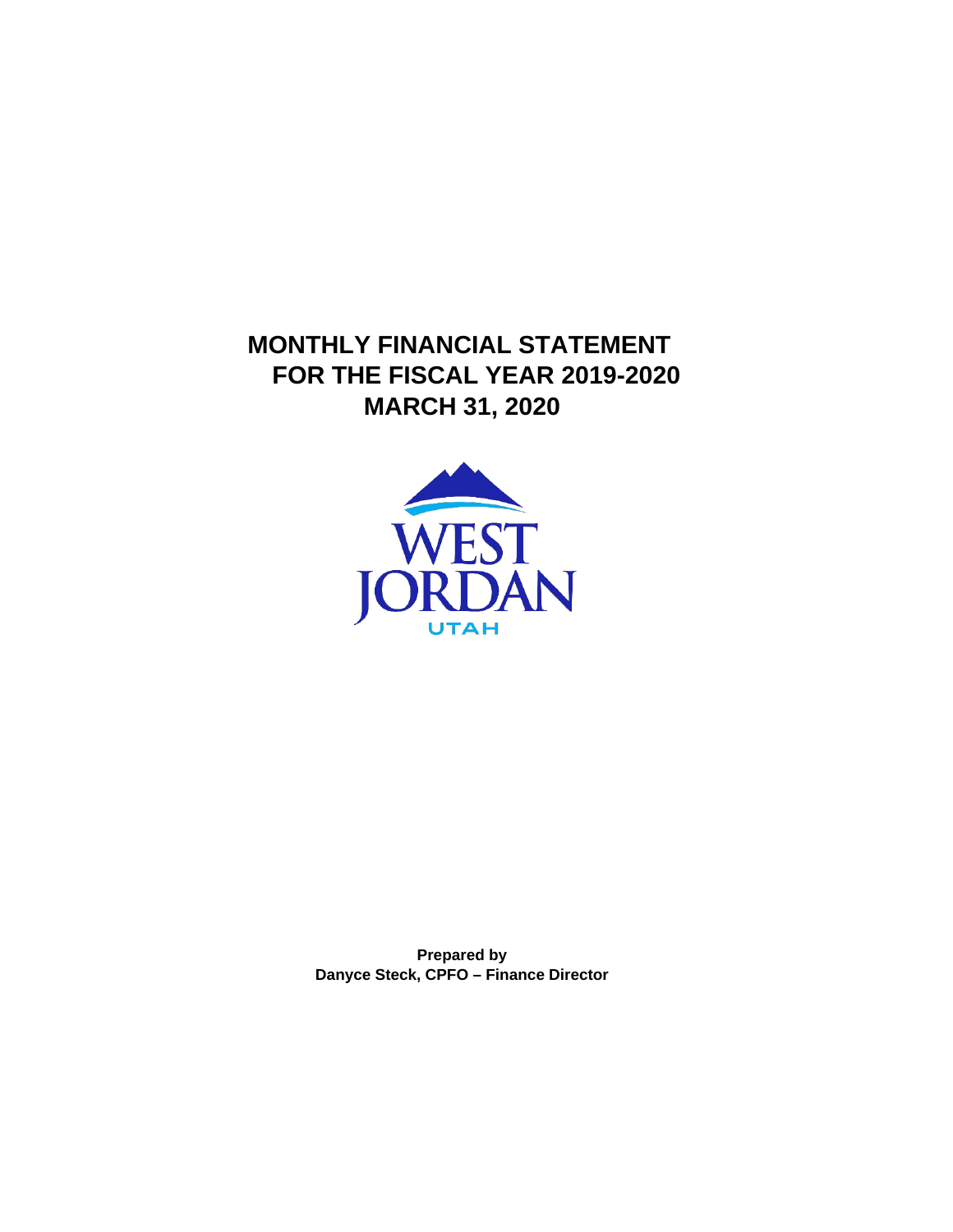#### WEST JORDAN CITY FINANCIAL STATEMENTS – As of March 31, 2020



The following financial statements represent the period of July 1 through March 31, 2020. The statements are unaudited and were prepared in compliance with generally accepted accounting principles. Questions regarding these statements may be directed to the City's Finance Director, Danyce Steck at danyce.steck@westjordan.utah.gov.

#### **COLUMN DESCRIPTIONS**

- *Annual Budget* Adopted budget for fiscal year 2020 as of the date of the statements.
- *YTD to Budget* Percent of the annual budget spent to date.
- *Current YTD* Actuals for the period for the period of the statements.
- *Prior YTD* Actuals for the same period from the prior fiscal year.
- *Chg*  Change between the current period and the same period year period, and percentage of change between the current period and the same prior year period.

#### **DISCUSSION AND ANALYSIS**

Percent of the year complete: 75%

#### *General Fund*

Revenues - 6% increase from the prior year, 82% of budget

- Addition of the 4<sup>th</sup> quarter of a quarter cent sales tax dedicated to support roads  $(\$1,544,839)$
- Year-to-year sales tax revenue growth of 2.7% (\$426,471)
- Increased permit fees from several large projects (\$1,312,429)
- Franchise taxes, charges for services and other revenues are all reduced

Expenditures – 0.64% increase from the prior year, all departments are under budget

- General government departments (lines 22-30) have been reorganized with the change in the form of government which account for large year to year variances by individual department
- Economic development shows a significant cost reduction in the current year due to a vacancy.
- Debt service shows an increase in the current year due to the Public Works building lease payment (\$223,083).
- Non-departmental expense includes the cost of the election (\$150,000), agreements (\$185,000), legislative representation, and other professional memberships which were previously included in other department budgets in the prior year.

#### *Class C Roads Fund*

Since Class C Road funds are dedicated to road maintenance and improvements, it is normally expended in the same year it is received. The City's portion of distribution is based on its annual percentage of statewide lane miles, population, and are adjusted with the sale of fuel-based products.

Revenues – (24%) decrease from prior year, 58% of budget

• The City has now received 4 of its 6 distributions for the fiscal year. Interest income has decreased substantially with change in fund balance.

Expenditures – (9%) decrease from prior year, 56% of budget

• Shared services cost is a percentage of the City's Streets Department actual wages.

Transfers out are dedicated to the Roads Capital Fund for eligible road construction projects.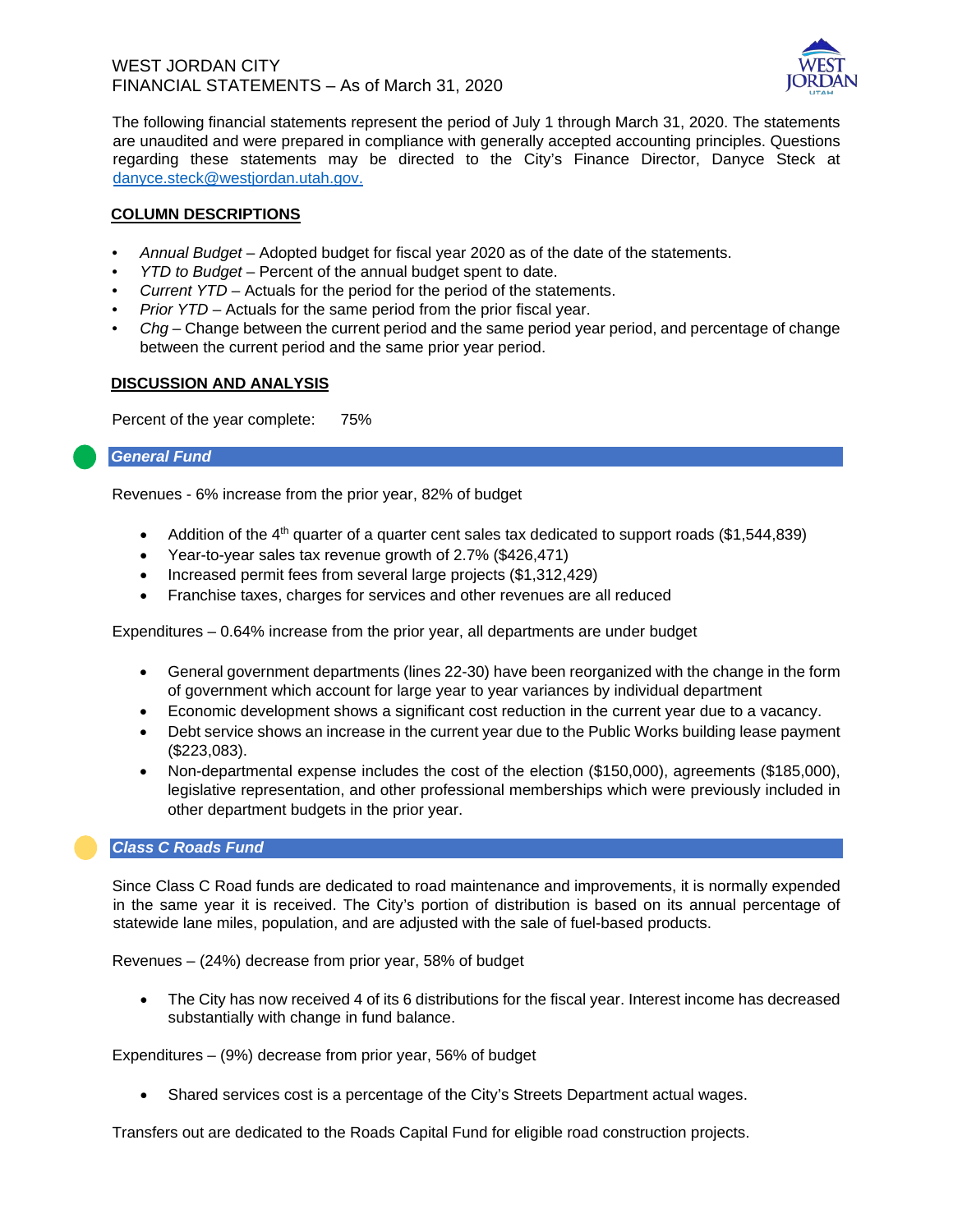

*Special Districts – Highlands, KraftMaid, and Fairway Estates*

**Fairway Estates** - There was no significant change of activity.

**Highland SID** - This fund ended the prior fiscal year with a negative fund balance. I'm working with the City Attorney's Office to interpret the agreements for this District in order to apply a fee schedule that will apply to residential, multi-family, commercial, and undeveloped properties within the area boundaries. This fund will likely need to be subsidized by the General Fund at year-end.

**KraftMaid SID** – This fund received revenue from the Storm Water Fund for the reimbursement of improvements in the area (\$235k). These funds will be used to make improvements to the area.

#### *Municipal Building Authority*

The Municipal Building Authority (MBA) Fund issued bonds in 2018 for the construction of the public works building. This fund accounts for the construction costs of the building and the payment of debt service on the bond. In order to pay the debt, the MBA leases the building to the City on an annual basis.

*Redevelopment Agency Fund*

Revenues – 12% growth from the prior year, 111% of budget

• Final property tax distribution for calendar year 2019 was received this month.

**Expenditures** 

• Debt service is due on June 1, 2020.

The following two (2) agreements were approved by the City Council in a formal meeting and will be added to the next budget amendment.

- The City Council approved the purchase of property in one of the RDA areas by resolution in the amount of \$7.0 million with terms. The agreement split the purchase into terms. The first payment was made at signing, the second payment was due on January 31, 2020, and the third payment is due on January 31, 2021.
- The City Council approved an incentive agreement for Project Lonestar (Amazon) in the amount of \$1.575 million. Neither item was budgeted and will be added to the next budget amendment.

#### *Capital Funds*

The following capital funds receive revenue from impact fees. Amazon paid their impact fees in August 2019 which influences the YTD to Budget percentages significantly for these revenues.

**Roads Capital Fund** - This fund receives its support from road impact fees, Class C road funds, the General Fund  $(4<sup>th</sup>$  quarter of a quarter cent sales tax), and grants from other governments.

- Cash is currently negative which indicates the City has spent more on City-funded road projects than it has available.
- Restricted cash (Line 2) consists of funds distributed through both the State legislature and Salt Lake County for specific road projects as well as unspent impact fees.
- Large capital projects expensed in the current year include overlays and the 7800 South widening projects.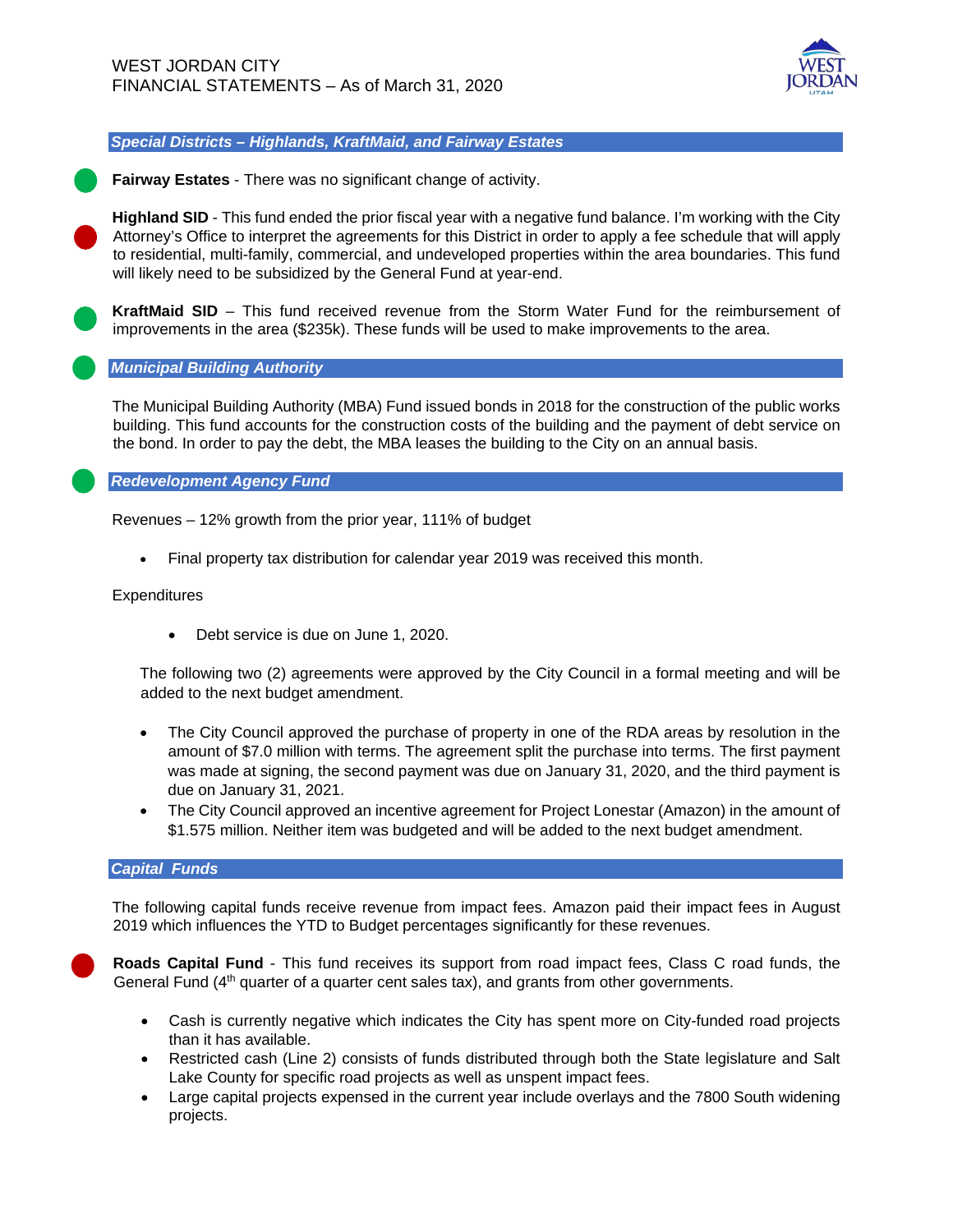

**Parks Capital Fund** - This fund receives its support from park impact fees and the General Fund.

- Unrestricted cash is negative which indicates the City has spent more on City-funded projects than it had available.
- Restricted cash (Line 2) consists of unspent impact fees and some proceeds from the 2015 Sales Tax Revenue Bond that was issued to make park and streetlight improvements. These proceeds will be used to complete the payment for the Wild West Playground, Ron Woods Park Phase III, and Maple Hills Park.
- Large capital projects expensed in the current year include Wild West Playground, Big Bend Project and irrigation and sprinkler automation.

**Building Capital Fund** - The significant portion of this fund's balance comes from the sale of land in 2018. These funds are being held to support the construction of the community center which is currently in the design phase and will be constructed over the next 2 fiscal years.

• Restricted cash (Line 2) represents unspent police and fire impact fees.

#### *Utility Funds*

The City has five (5) utility or enterprise funds – water, wastewater, solid waste, storm water, and streetlight.

- These funds are considered enterprise funds which means they act like a stand-alone business. To understand the fund's financial position, the reader should take note of the Assets – Cash and investments and Net Position.
- Net Position is another term for reserves. Reserves are used to support infrastructure maintenance and improvements.
- All of the funds have an increase in revenue compared to the prior year due to the combined effect of rate adjustments and growth.
- Impact fee revenue in the water, wastewater, and storm water funds exceed budget as the Amazon project fees were paid in August.
- Expenses are within expected budget levels.

#### *Fleet Management Fund*

The Fleet Management Fund is an internal service fund which means it provides services to the entire City and all its Funds and is reimbursed for these services at a rate equal to the long-term planning needs of the service. It is reported similar to an enterprise fund. To understand the financial position of the Fleet Management Fund, the reader should take note of Lines 1 and 11 (Cash and Net position).

The City is currently reviewing its financing and vehicle replacement strategies to ensure the responsible and best use of the resources of this fund.

Revenue and expenditures are within expected budget levels. Capital outlay is ahead of budget as vehicle replacements typically occur during the first half of the year.

#### *IT Infrastructure Fund*

The IT Infrastructure Fund is an internal service fund which means it provides services to the entire City and all its Funds and is reimbursed for these services at a rate equal to the long-term planning needs of the service. It is reported similar to an enterprise fund. To understand the financial position of the IT Infrastructure Fund, the reader should take note of Lines 1 and 7 (Cash and Net position).

The long-term plan for this service depends on \$330k per year being dedicated towards this fund for the replacement of computers, servers, hardware, software, etc. The reserves for the fund reflect approximately 4 years of savings in preparation for large infrastructure demands.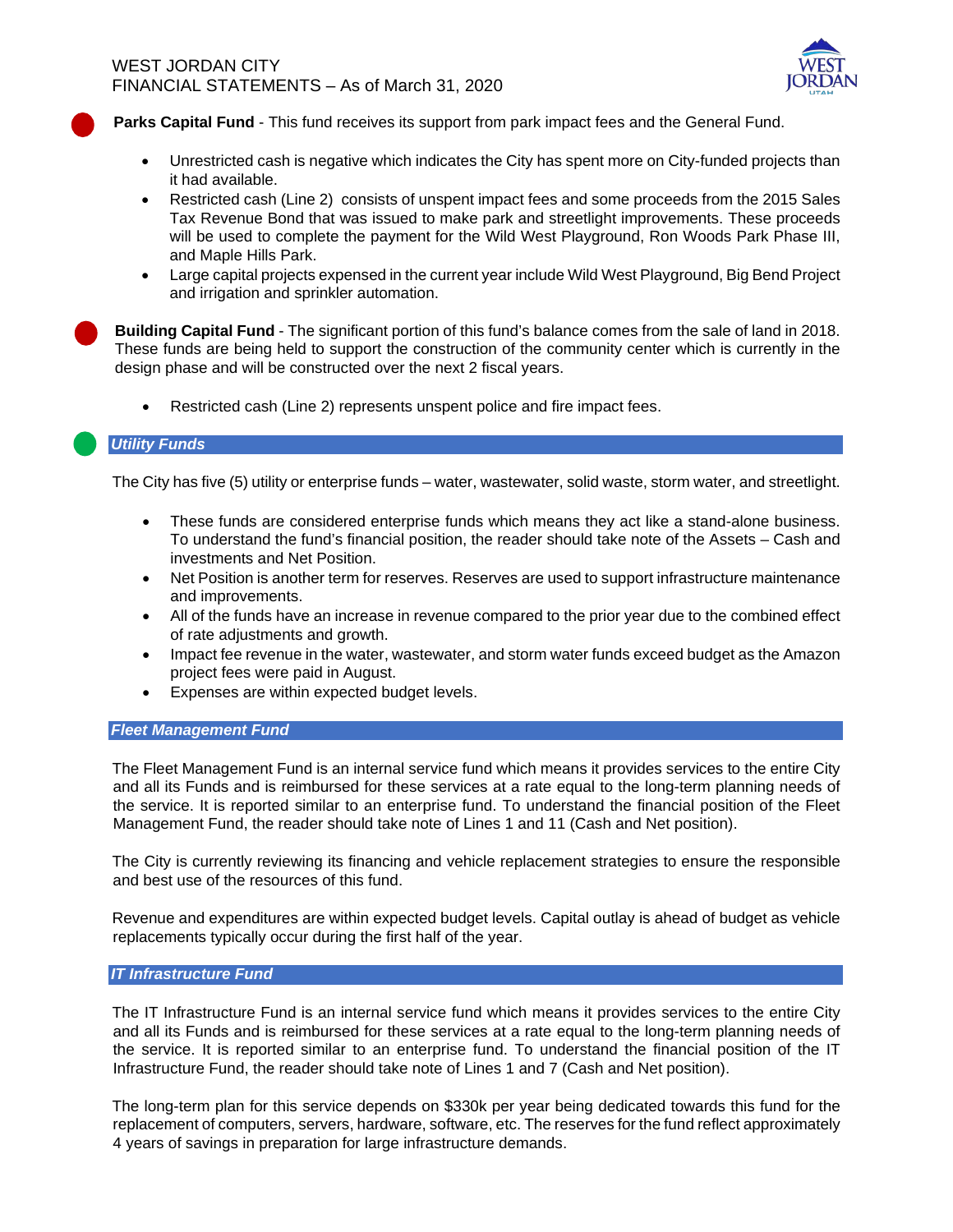

#### *Risk Management Fund*

The Risk Management Fund receives its support from all the other funds in the form of an assessment. Reserves are currently the equivalent of 1.5 claim deductibles. Premiums increased year over year by 6% from the prior year, while claims and losses have significantly decreased. It is important to note personnel and operational costs were expensed to the General Fund in prior years.

Danyce Steck

Danyce Steck, CPFO Finance Director – City of West Jordan April 24, 2020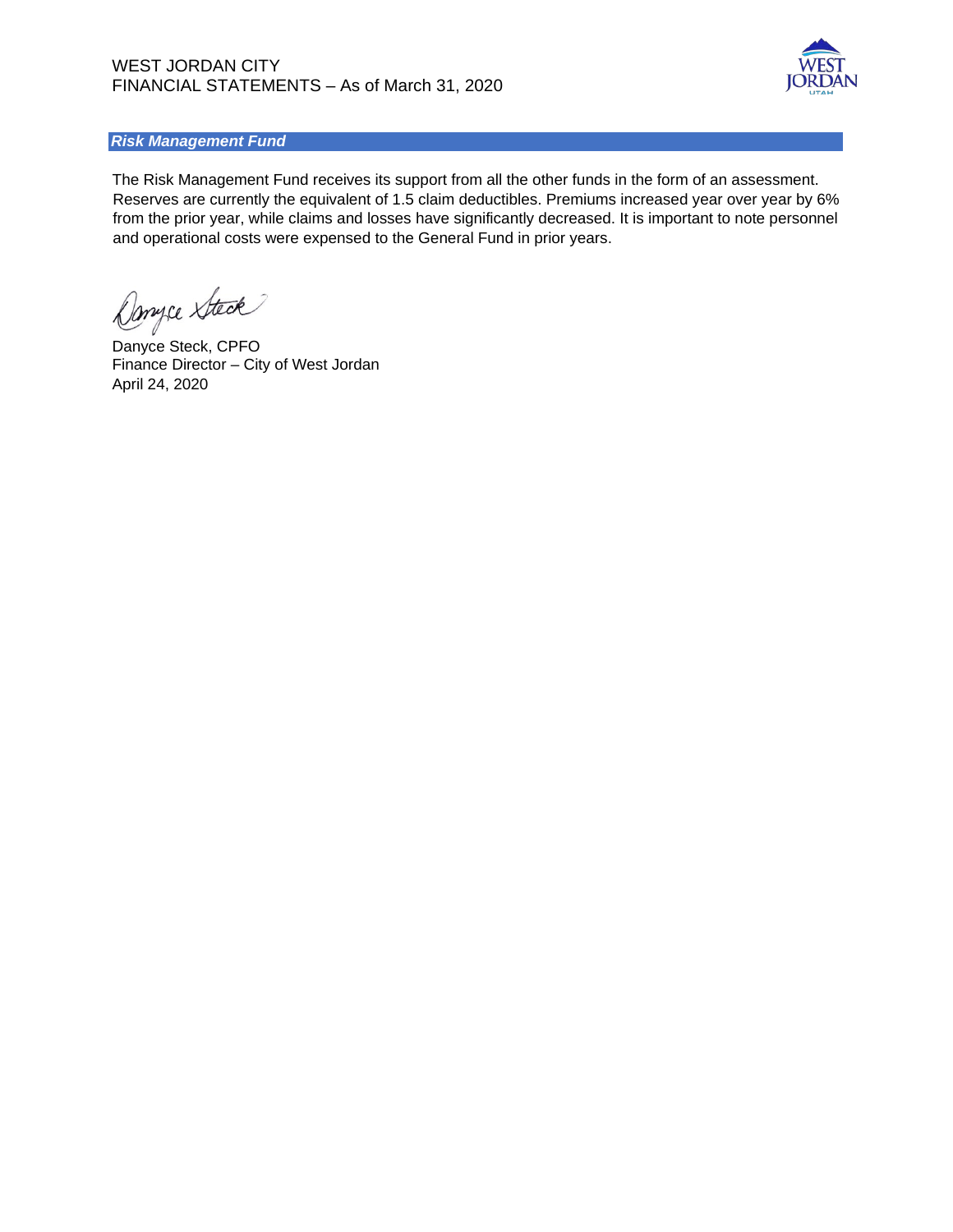*MARCH 2020*

#### **RESERVE SUMMARY BY FUND**



Reserves are represented on the financial statements as fund balance or net position depending on the type of fund. Unrestricted reserves are an indication of the financial sustainability of the fund (in green below). Restricted reserves are dedicated to a specific purpose or project. Assets are the value of the infrastructure (water system, sewer system, etc), vehicles, and equipment. The purpose of this statement is to provide the reader with a year to year comparison of the fund's financial position. The following report compares March 2020 with March 2019 for each individual fund.

#### **GOVERNMENTAL FUNDS OTHER BOARDS AND AGENCIES**

|                      | <b>Current Yr</b> | <b>Prior Yr</b> |                             | <b>Current Yr</b> | <b>Prior Yr</b> |
|----------------------|-------------------|-----------------|-----------------------------|-------------------|-----------------|
| Unrestricted         | \$13,910,180      | \$11,781,851    | Unrestricted                | 1,581,078<br>\$   | 1,513,199<br>\$ |
| Restricted           |                   |                 | Restricted                  |                   |                 |
| <b>Unspent Bonds</b> | 705,860           |                 | <b>Unspent Bonds</b>        | 545,575           | 2,433,053       |
| Developer Bonds      | 4,614,889         | 3,762,762       |                             |                   |                 |
| TOTAL                | 19,230,929        | \$15,544,613    | <b>TOTAL</b>                | 2,126,653<br>S    | 3,946,252<br>S  |
| <b>CLASS C ROADS</b> |                   |                 | <b>REDEVELOPMENT AGENCY</b> |                   |                 |
|                      | <b>Current Yr</b> | <b>Prior Yr</b> |                             | <b>Current Yr</b> | <b>Prior Yr</b> |
| <b>Unrestricted</b>  | 143.249<br>S      | \$4,833,760     | Unrestricted                | 8,012,688<br>S    | \$12,984,507    |

| <b>FAIRWAY ESTATES SSRD</b> |      |  |  |  |
|-----------------------------|------|--|--|--|
| <b>Current Yr</b>           | Prio |  |  |  |

|              | <b>Current Yr</b> | <b>Prior Yr</b> |        |  |
|--------------|-------------------|-----------------|--------|--|
| Unrestricted | 57.658            |                 | 57.503 |  |

#### **CAPITAL IMPROVEMENT FUNDS INTERNAL SERVICE FUNDS**

| <b>ROAD CAPITAL</b> |                   |                 | <b>FLEET MANAGEMENT</b> |  |                   |                 |           |  |
|---------------------|-------------------|-----------------|-------------------------|--|-------------------|-----------------|-----------|--|
|                     | <b>Current Yr</b> | <b>Prior Yr</b> |                         |  | <b>Current Yr</b> | <b>Prior Yr</b> |           |  |
| Unrestricted        | (4,072,923)       | \$ (4,064,465)  | Unrestricted            |  | 4.925.700         |                 | 5,361,650 |  |
| Restricted          |                   |                 | Restricted              |  |                   |                 |           |  |
| Other Gov't Grants  | 10,167,924        | 5,689,680       | Unspent Bonds           |  | 1.244.564         |                 | 2,433,053 |  |
| Impact Fees         | 4,390,148         | 6.412.213       | Assets                  |  | 1.700.928         |                 | 1,528,092 |  |
| TOTAL               | \$10,485,149      | 8,037,428       | <b>TOTAL</b>            |  | 6,626,628         |                 | 6,889,742 |  |
|                     |                   |                 |                         |  |                   |                 |           |  |

|              | <b>Current Yr</b> | <b>Prior Yr</b> |              | <b>Current Yr</b> | <b>Prior Yr</b> |  |  |
|--------------|-------------------|-----------------|--------------|-------------------|-----------------|--|--|
| Unrestricted | (2,457,624)       | 398.294         | Unrestricted | 1,368,741         | 1,209,349       |  |  |
| Restricted   |                   |                 | Assets       | 197.828           | 245,899         |  |  |
| Impact Fees  | 6,245,403         | 4.523.431       | <b>TOTAL</b> | 1.566.569         | 1,455,248       |  |  |
| <b>TOTAL</b> | 3,787,779         | 4,921,725       |              |                   |                 |  |  |

#### **BUILDING CAPITAL**

|              | <b>Current Yr</b> |           | <b>Prior Yr</b> |              | <b>Current Yr</b> | <b>Prior Yr</b> |         |
|--------------|-------------------|-----------|-----------------|--------------|-------------------|-----------------|---------|
| Unrestricted |                   | 8.069.704 | \$ 8,860,555    | Unrestricted | 557.819           |                 | 398,533 |
| Restricted   |                   |           |                 |              |                   |                 |         |
| Impact Fees  |                   | 526,030   | 600.463         |              |                   |                 |         |
| <b>TOTAL</b> |                   | 8.595.734 | \$9,461,018     |              |                   |                 |         |

|                 | <b>FLEET MANAGEMENT</b> |                   |                 |  |
|-----------------|-------------------------|-------------------|-----------------|--|
| <b>Prior Yr</b> |                         | <b>Current Yr</b> | <b>Prior Yr</b> |  |
| \$ (4,064,465)  | Unrestricted            | 4.925.700         | 5,361,650       |  |
|                 | Restricted              |                   |                 |  |
| 5,689,680       | Unspent Bonds           | 1,244,564         | 2,433,053       |  |
| 6,412,213       | Assets                  | 1,700,928         | ,528,092        |  |
| \$8,037,428     | <b>TOTAL</b>            | 6,626,628         | 6,889,742       |  |
|                 |                         |                   |                 |  |

#### **PARKS CAPITAL IT INFRASTRUCTURE**

|             | <b>Current Yr</b> | <b>Prior Yr</b> |              | <b>Current Yr</b> | <b>Prior Yr</b> |  |  |
|-------------|-------------------|-----------------|--------------|-------------------|-----------------|--|--|
| nrestricted | (2,457,624)       | 398,294         | Unrestricted | \$ 1.368,741      | 1.209.349       |  |  |
| estricted   |                   |                 | Assets       | 197.828           | 245,899         |  |  |
| Impact Fees | 6,245,403         | 4,523,431       | <b>TOTAL</b> | 1,566,569         | 1,455,248       |  |  |

| <b>RISK MANAGEMENT</b> |                 |              |                   |         |  |         |  |
|------------------------|-----------------|--------------|-------------------|---------|--|---------|--|
| Current Yr             | <b>Prior Yr</b> |              | <b>Current Yr</b> |         |  |         |  |
| 8.069.704              | \$ 8.860,555    | Unrestricted |                   | 557.819 |  | 398,533 |  |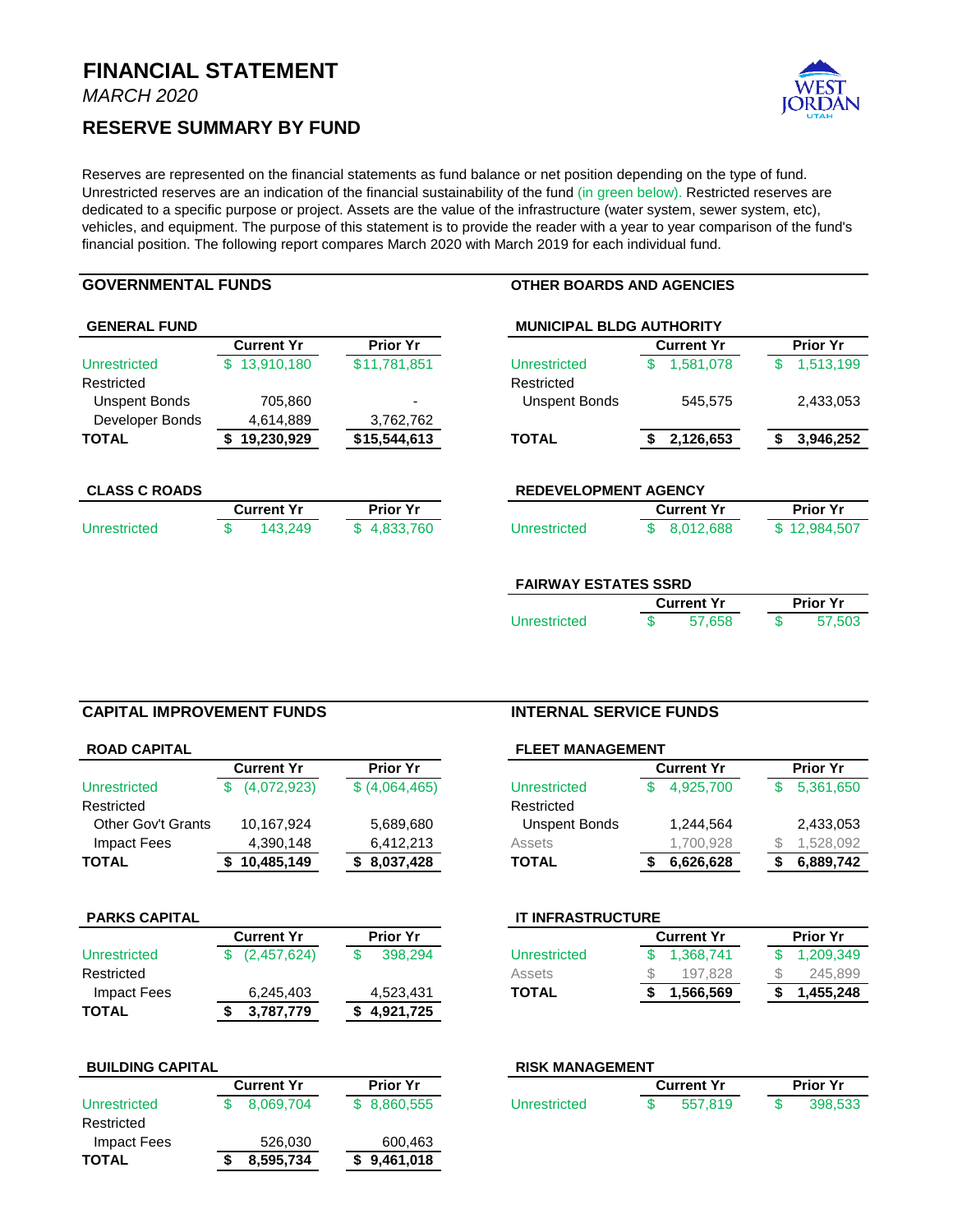# **RESERVE SUMMARY BY FUND**

| <b>WATER FUND</b>    |                   |                 | <b>HIGHLANDS SAA</b> |    |                   |                 |
|----------------------|-------------------|-----------------|----------------------|----|-------------------|-----------------|
|                      | <b>Current Yr</b> | <b>Prior Yr</b> |                      |    | <b>Current Yr</b> | <b>Prior Yr</b> |
| Unrestricted         | 8.266.561<br>S    | 72.397<br>S     | Unrestricted         | ۰D | (25,350)          | \$              |
| Restricted           |                   |                 |                      |    |                   |                 |
| <b>Unspent Bonds</b> | 6,134,473         | 7,839,629       |                      |    |                   |                 |
| Impact Fees          | (3,820,917)       | 1,101,905       | <b>KRAFTMAID SID</b> |    |                   |                 |
| Unspendable          |                   |                 |                      |    | <b>Current Yr</b> | <b>Prior Yr</b> |
| Inventory            | 1,607,092         | 1,002,594       | Unrestricted         |    | 604.828           | 1,00            |
| <b>Assets</b>        | 90,226,302        | 82,765,864      |                      |    |                   |                 |
| <b>TOTAL</b>         | \$102,413,511     | \$92,782,389    |                      |    |                   |                 |

#### **UTILITY FUNDS SPECIAL DISTRICTS**

| <b>WATER FUND</b>   |                   |           |          | <b>HIGHLANDS SAA</b> |              |                   |          |                 |         |
|---------------------|-------------------|-----------|----------|----------------------|--------------|-------------------|----------|-----------------|---------|
|                     | <b>Current Yr</b> |           | Prior Yr |                      |              | <b>Current Yr</b> |          | <b>Prior Yr</b> |         |
| <b>Unrestricted</b> |                   | 8.266.561 |          | 72.397               | Unrestricted |                   | (25.350) |                 | (1,380) |

#### **KRAFTMAID SID**

| nspendable |          |          |              | <b>Current Yr</b> |         |  | <b>Prior Yr</b> |  |  |
|------------|----------|----------|--------------|-------------------|---------|--|-----------------|--|--|
| Inventory  | .607,092 | .002.594 | Unrestricted |                   | 604.828 |  | 1,008,327       |  |  |

# **WASTEWATER FUND**

|                    | <b>Current Yr</b> | <b>Prior Yr</b> |  |  |
|--------------------|-------------------|-----------------|--|--|
| Unrestricted       | \$10,307,360      | \$9,410,102     |  |  |
| Restricted         |                   |                 |  |  |
| <b>Impact Fees</b> | (2,789,783)       | (2,440,233)     |  |  |
| Assets             | 68,513,299        | 64,399,146      |  |  |
| <b>TOTAL</b>       | \$76,030,876      | \$71,369,015    |  |  |
|                    |                   |                 |  |  |

# **SOLID WASTE FUND**

|              | <b>Current Yr</b> | <b>Prior Yr</b> |              |  |  |
|--------------|-------------------|-----------------|--------------|--|--|
| Unrestricted | 1.076.757         |                 | 662.786      |  |  |
| Assets       | 5.743.577         |                 | 5.169.291    |  |  |
| <b>TOTAL</b> | 6,820,334         |                 | \$ 5,832,077 |  |  |

#### **STORM WATER FUND**

|                     | <b>Current Yr</b> | <b>Prior Yr</b> |
|---------------------|-------------------|-----------------|
| <b>Unrestricted</b> | 8.759.342         | \$5,207,921     |
| Restricted          |                   |                 |
| <b>Impact Fees</b>  | (625, 768)        | (190,086)       |
| Assets              | 42,069,825        | 38,583,946      |
| <b>TOTAL</b>        | 50,203,399        | \$43,601,781    |

#### **STREETLIGHT FUND**

|              | <b>Current Yr</b> | <b>Prior Yr</b> |         |  |  |  |
|--------------|-------------------|-----------------|---------|--|--|--|
| Unrestricted | 1.326.704         |                 | 926,289 |  |  |  |

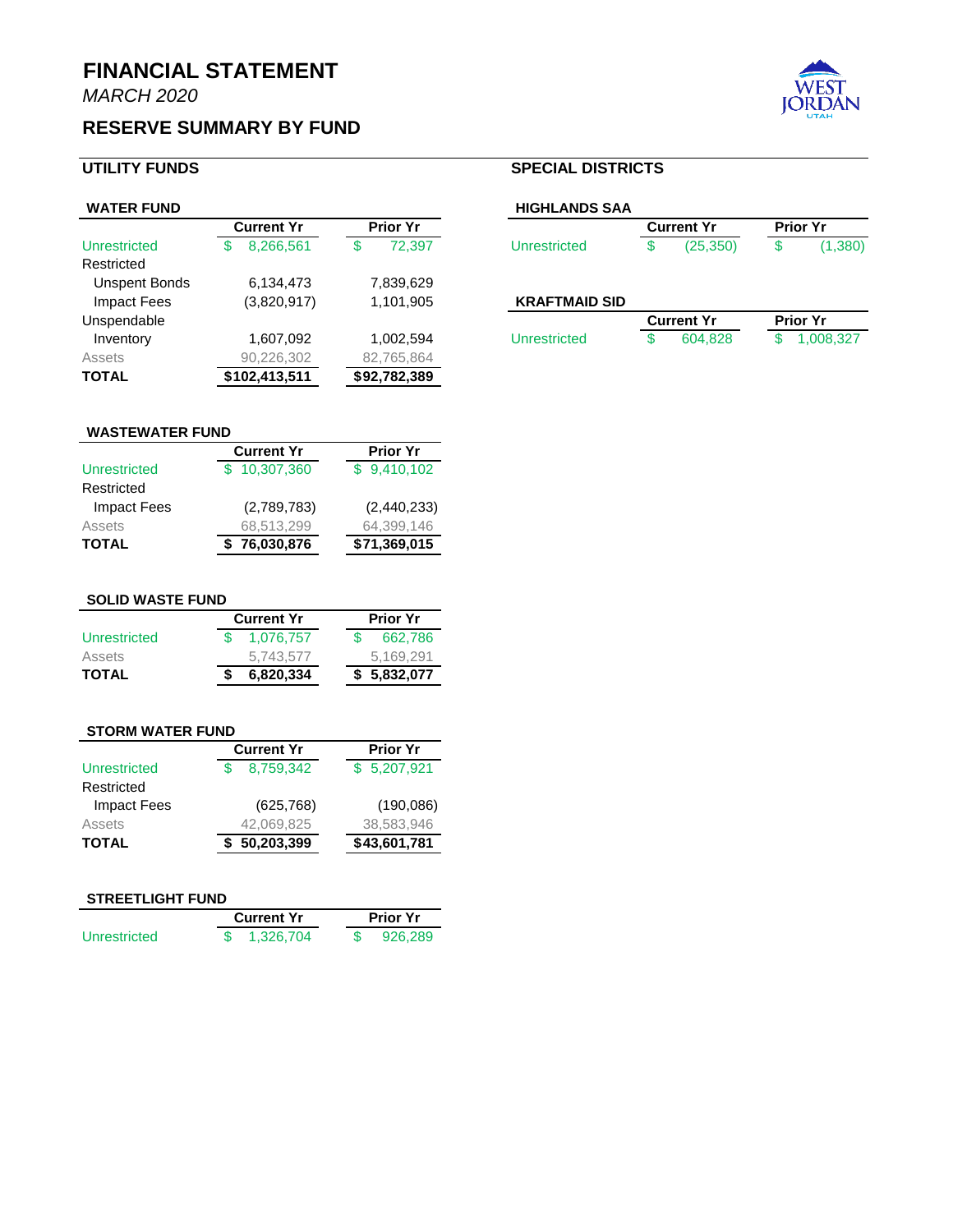*MARCH 2020*

#### **GENERAL FUND**



#### **BALANCE SHEET Current Prior Difference** *Diff* **YTD YTD YTD** *%* **ASSETS** Cash and investments \$ 19,684,070 \$ 8,927,100 \$ 10,756,969 *120%* Restricted cash 5,320,749 3,762,762 1,557,987 *41%* Receivables ¹ 4,324,431 4,641,432 (317,001) *-7%* Due from RDA 4,490,500 4,490,500 - Total assets 33,819,750 21,821,794 11,997,956 **LIABILITIES** Payables and other liabilities (14,588,821) (6,277,182) (8,311,639) *132%* 7 Total liabilities (14,588,821)  $(14,588,821)$   $(6,277,182)$   $(8,311,639)$ **FUND BALANCE 8 19,230,929** \$ 15,544,613 **INCOME STATEMENT Annual** *YTD to* **Current Prior Difference** *Diff* **Budget** *Budget* **YTD YTD YTD** *%* **REVENUES** Sales tax ¹ \$ 21,039,420 *76%* \$ 16,036,381 \$ 15,609,910 \$ 426,471 *3%* Sales tax - 4th Quarter 1,713,112 *90%* 1,544,839 - 1,544,839 *100%* Property tax 15,833,731 *94%* 14,869,771 14,440,859 428,912 *3%* Franchise tax ¹ 9,178,620 *72%* 6,570,060 6,746,920 (176,860) *-3%* Licensing and permits 3,505,500 *115%* 4,032,373 2,719,944 1,312,429 *48%* Charges for services 2,704,762 *68%* 1,827,629 2,237,225 (409,596) *-18%* Intergovernmental 1,337,966 *45%* 598,877 706,459 (107,582) *-15%* Fines and forfeitures 1,180,000 *74%* 871,556 826,353 45,203 *5%* Other 817,373 *75%* 612,799 878,625 (265,827) *-30%* Total revenues 57,310,484 *82%* 46,964,285 44,166,296 2,797,989 *6%* **EXPENDITURES** General Government City Council (321,612) *53%* (169,244) (226,925) 57,682 *-25%* Mayor's Office (228,009) *20%* (46,459) - (46,459) *100%* City Manager/CAO (444,015) *56%* (247,568) (338,516) 90,948 *-27%* City Attorney (1,738,469) *63%* (1,089,091) (1,028,248) (60,843) *6%* City Recorder (177,722) *69%* (123,133) (190,806) 67,673 *-35%* Administrative Services (1,325,871) *65%* (861,778) (750,538) (111,240) *15%* Information Technology (1,774,844) *71%* (1,265,260) (1,101,927) (163,333) *15%* Community Engagement (856,829) *63%* (540,359) (593,196) 52,837 *-9%* 29 (6,867,371) *63%* (4,342,890) (4,230,156) (112,734) *3%* Public Safety Fire (12,172,767) *72%* (8,781,972) (8,848,794) 66,823 *-1%* Police (21,736,921) *69%* (14,916,183) (14,287,378) (628,805) *4%* Courts (869,404) *69%* (598,850) (604,324) 5,473 *-1%* 33 (34,779,092) *70%* (24,297,004) (23,740,496) (556,508) *2%* Community Development Development Services (2,836,144) *67%* (1,899,263) (1,947,412) 48,149 *-2%* Economic Development (582,350) *37%* (214,909) (434,838) 219,929 *-51%* Community Preservation (629,367) *65%* (408,999) (363,978) (45,022) *12%* 37 (4,047,861) *62%* (2,523,171) (2,746,227) 223,056 *-8%* Public Works (9,325,268) *62%* (5,773,863) (6,015,176) 241,313 *-4%* Debt Service (2,235,250) *62%* (1,376,899) (1,804,126) 427,227 *-24%* Non-Departmental (1,502,373) *83%* (1,242,283) (767,876) (474,407) *62%*

Total expenditures (58,757,215) *67%* (39,556,111) (39,304,057) (252,054) *1%*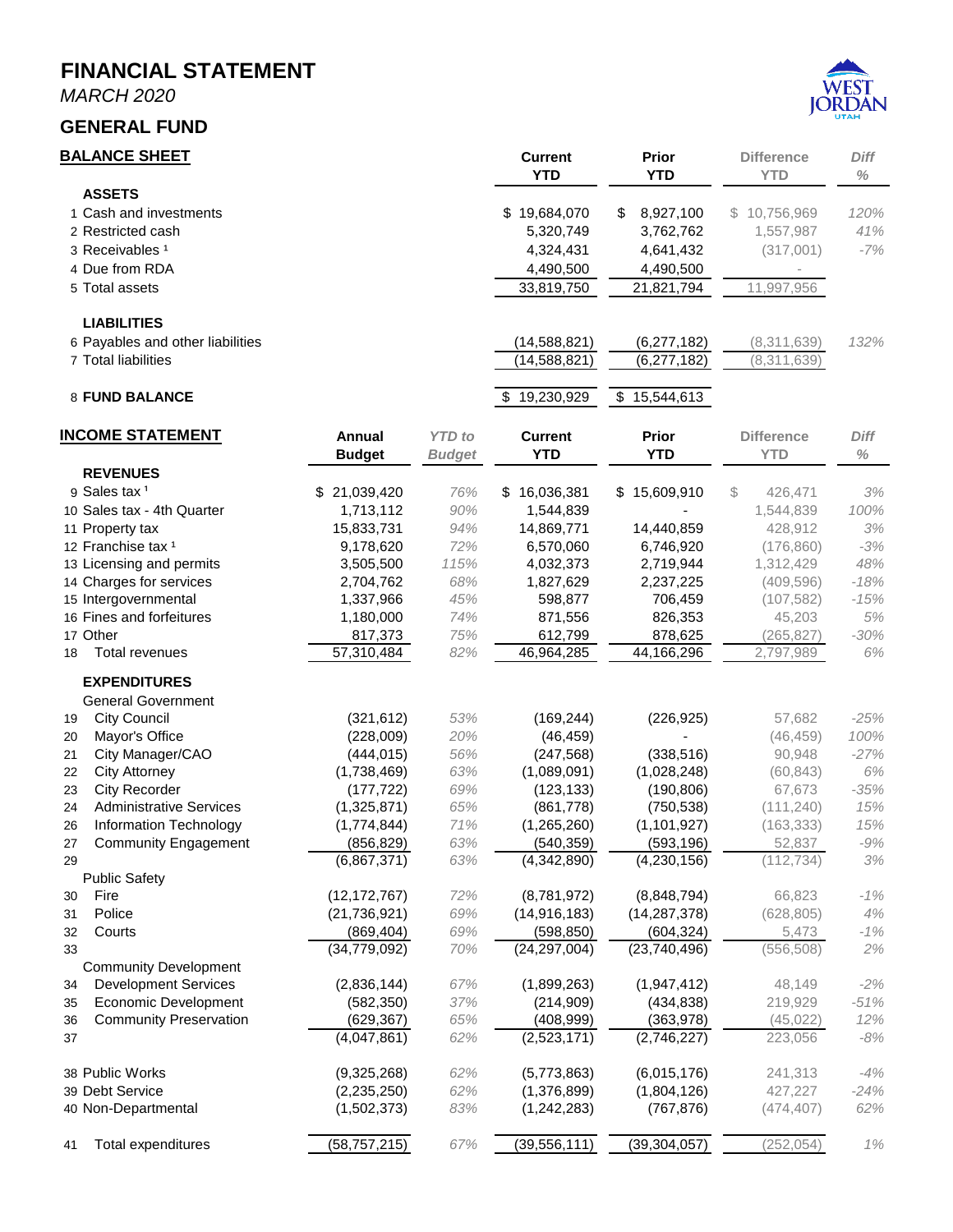*MARCH 2020*

# **GENERAL FUND**



|                            | <b>YTD</b> to<br>Annual<br><b>Budget</b><br><b>Budget</b> |     | <b>Current</b><br><b>YTD</b> | <b>Prior</b><br><b>YTD</b> | <b>Difference</b><br><b>YTD</b> | Chg    |  |
|----------------------------|-----------------------------------------------------------|-----|------------------------------|----------------------------|---------------------------------|--------|--|
| <b>TRANSFERS</b>           |                                                           |     |                              |                            |                                 |        |  |
| 42 Transfers in            |                                                           |     |                              | $\overline{\phantom{0}}$   |                                 |        |  |
| 43 Transfers out           | (950,000)                                                 |     | (712,500)                    | (920, 350)                 | 207,850                         |        |  |
| Total transfers<br>44      | (950,000)                                                 | 75% | (712,500)                    | (920, 350)                 | 207,850                         | $-23%$ |  |
|                            |                                                           |     |                              |                            |                                 |        |  |
| 48 Change in fund balance  | (2,396,731)                                               |     | 6,695,674                    | 3,941,889                  |                                 |        |  |
| 49 Fund balance, beginning | 12,535,255                                                |     | 12,535,255                   | 11,602,724                 |                                 |        |  |
| 50 Fund balance, ending    | 10,138,524                                                |     | 19,230,929                   | 15,544,613<br>SS           |                                 |        |  |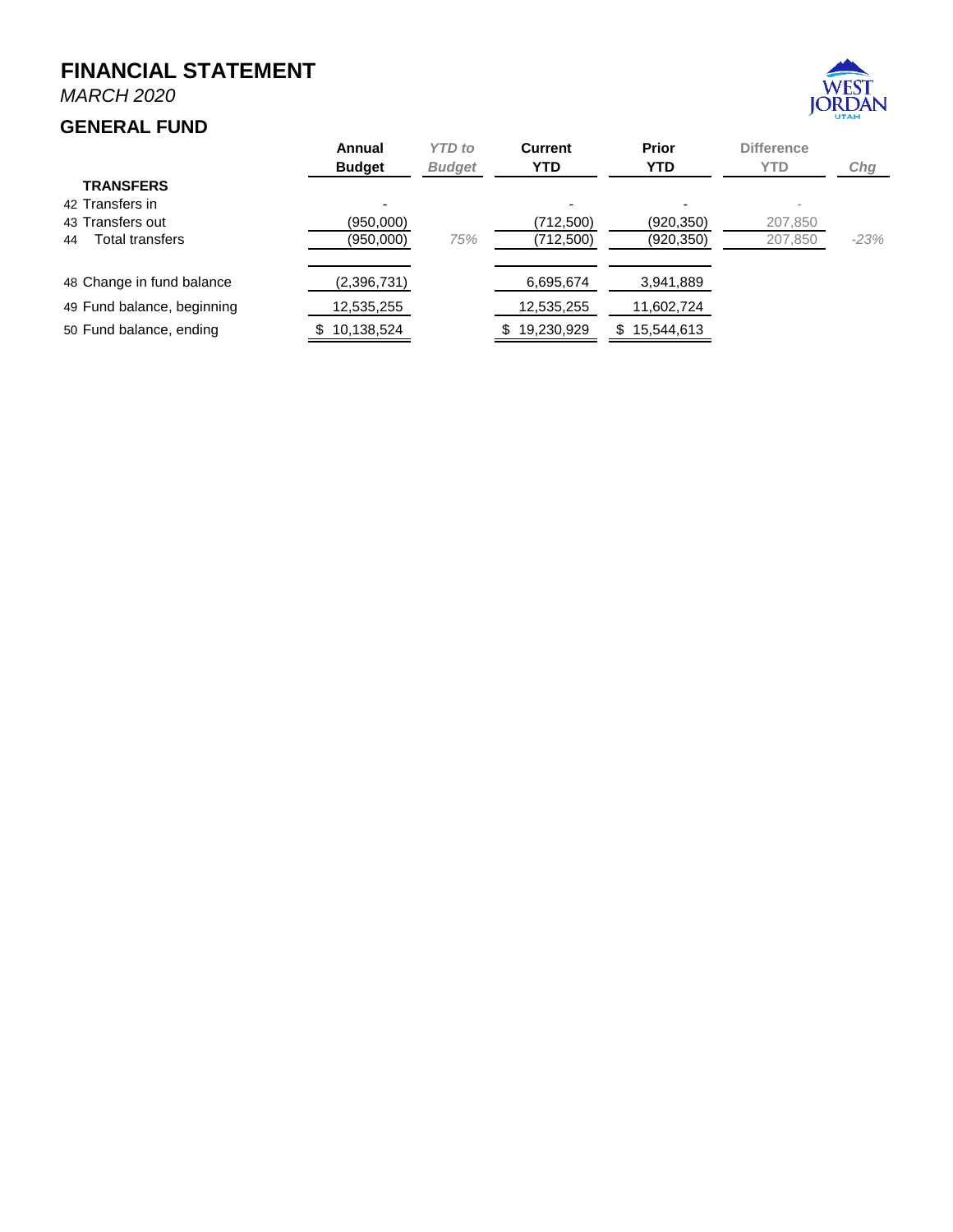*MARCH 2020*

## **CLASS C ROAD FUNDS**



| <b>BALANCE SHEET</b>                                |                     |               | <b>Current</b><br><b>YTD</b> | <b>Prior</b><br><b>YTD</b> | <b>Difference</b><br><b>YTD</b> | Diff<br>$\%$   |
|-----------------------------------------------------|---------------------|---------------|------------------------------|----------------------------|---------------------------------|----------------|
| <b>ASSETS</b><br>1 Restricted cash<br>2 Receivables |                     |               | \$<br>143,249                | \$4,833,760                | \$(4,690,511)                   | $-97%$         |
| 3 Other                                             |                     |               |                              |                            |                                 |                |
| 4 Total assets                                      |                     |               | 143,249                      | 4,833,760                  | (4,690,511)                     | $-97%$         |
| <b>LIABILITIES</b>                                  |                     |               |                              |                            |                                 |                |
| 5 Payables and other liabilities                    |                     |               |                              |                            |                                 |                |
| 6 Total liabilities                                 |                     |               |                              |                            |                                 |                |
| <b>7 FUND BALANCE</b>                               |                     |               | 143,249<br>\$                | \$4,833,760                |                                 |                |
| <b>INCOME STATEMENT</b>                             | Annual              | <b>YTD</b> to | <b>Current</b>               | <b>Prior</b>               | <b>Difference</b>               | Diff           |
|                                                     | <b>Budget</b>       | <b>Budget</b> | <b>YTD</b>                   | <b>YTD</b>                 | <b>YTD</b>                      | $\%$           |
| <b>REVENUES</b>                                     |                     |               |                              |                            |                                 |                |
| 8 Class C Roads Allotment<br>9 Interest income      | 4,350,000<br>93,000 |               | \$2,578,799<br>5,345         | \$3,333,079<br>73,960      | \$<br>(754, 281)<br>(68, 615)   | $-23%$<br>100% |
| <b>Total revenues</b><br>10                         | 4,443,000           | 58%           | 2,584,144                    | 3,407,039                  | (822, 895)                      | $-24%$         |
| <b>EXPENDITURES</b>                                 |                     |               |                              |                            |                                 |                |
| 11 Operations                                       | (1, 165, 656)       |               | (563, 844)                   | (580, 038)                 | 16,194                          | $-3%$          |
| 12 Shared services - wages                          | (621,070)           |               | (435, 137)                   | (512,007)                  | 76,869                          | $-15%$         |
| Total expenditures<br>13                            | (1,786,726)         | 56%           | (998,982)                    | (1,092,045)                | 93,063                          | $-9%$          |
| <b>TRANSFERS</b>                                    |                     |               |                              |                            |                                 |                |
| 14 Transfers in                                     |                     |               |                              |                            |                                 | 0%             |
| 15 Transfers out                                    | (3,250,000)         |               | (2,437,498)                  | (2, 432, 115)              | (5, 383)                        | $0\%$          |
| <b>Total transfers</b><br>16                        | (3,250,000)         | 75%           | (2,437,498)                  | (2, 432, 115)              | (5, 383)                        | $0\%$          |
| 17 Change in fund balance                           | (593, 726)          |               | (852, 336)                   | (117, 121)                 |                                 |                |
| 18 Fund balance, beginning                          | 995,585             |               | 995,585                      | 4,950,881                  |                                 |                |
| 19 Fund balance, ending                             | 401,859<br>\$       |               | \$<br>143,249                | \$4,833,760                |                                 |                |
|                                                     |                     |               |                              |                            |                                 |                |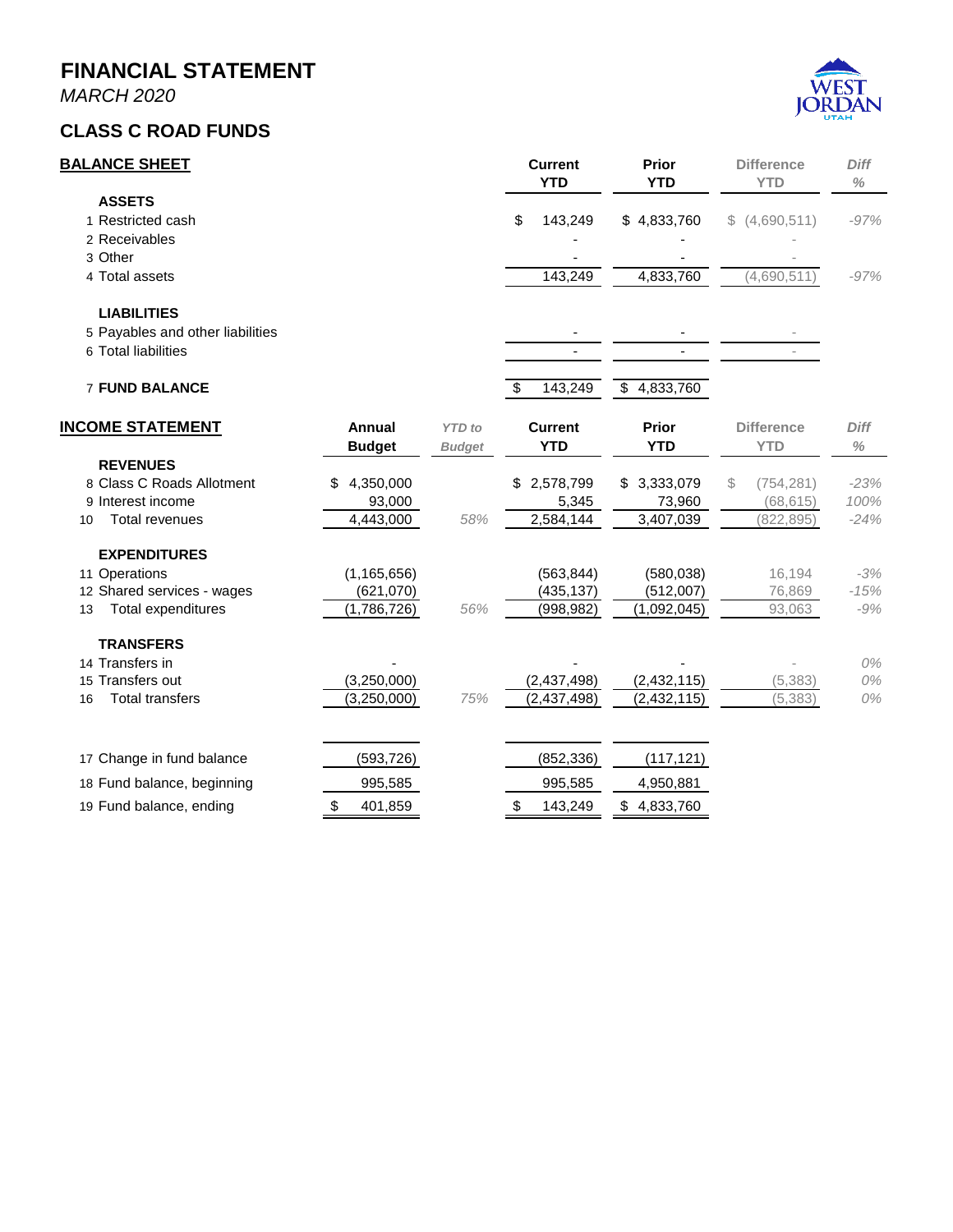*MARCH 2020*

# **FAIRWAY ESTATES**



| <b>BALANCE SHEET</b>             |    |               |               | <b>Current</b><br><b>YTD</b> |                | Prior<br><b>YTD</b> |                 | <b>Difference</b><br><b>YTD</b> |                   | <b>Diff</b><br>$\%$ |
|----------------------------------|----|---------------|---------------|------------------------------|----------------|---------------------|-----------------|---------------------------------|-------------------|---------------------|
| <b>ASSETS</b>                    |    |               |               |                              |                |                     |                 |                                 |                   |                     |
| 1 Cash and investments           |    |               |               | \$                           | 57,658         | \$                  | 57,503          | \$                              | 155               | 0%                  |
| 2 Receivables                    |    |               |               |                              |                |                     | 10,115          |                                 | (10, 115)         | $-100%$             |
| 3 Total assets                   |    |               |               |                              | 57,658         |                     | 67,618          |                                 | (9,960)           | $-15%$              |
| <b>LIABILITIES</b>               |    |               |               |                              |                |                     |                 |                                 |                   |                     |
| 4 Payables and other liabilities |    |               |               |                              |                |                     | (10, 115)       |                                 | 10,115            | $-100%$             |
| 5 Total liabilities              |    |               |               |                              |                |                     | (10, 115)       |                                 | 10,115            | $-100%$             |
| <b>6 FUND BALANCE</b>            |    |               |               | $\boldsymbol{\mathsf{\$}}$   | 57,658         | \$                  | 57,503          |                                 |                   |                     |
| <b>INCOME STATEMENT</b>          |    | Annual        | <b>YTD</b> to |                              | <b>Current</b> |                     | <b>Prior</b>    |                                 | <b>Difference</b> | Diff                |
|                                  |    | <b>Budget</b> | <b>Budget</b> |                              | <b>YTD</b>     |                     | <b>YTD</b>      |                                 | <b>YTD</b>        | $\%$                |
| <b>REVENUES</b>                  | \$ |               |               | \$                           |                |                     |                 | \$                              | 55                |                     |
| 7 Property tax<br>8 Other        |    | 10,918<br>20  |               |                              | 10,828<br>868  | \$                  | 10,772<br>1,033 |                                 | (164)             | 1%<br>$-16%$        |
| <b>Total revenues</b><br>9       |    | 10,938        | 107%          |                              | 11,696         |                     | 11,805          |                                 | (109)             | $-1%$               |
| <b>EXPENDITURES</b>              |    |               |               |                              |                |                     |                 |                                 |                   |                     |
| Operations<br>10                 |    | (14, 653)     | 64%           |                              | (9, 428)       |                     | (7, 505)        |                                 | (1, 923)          | 26%                 |
| Total expenditures<br>11         |    | (14, 653)     | 64%           |                              | (9, 428)       |                     | (7, 505)        |                                 | (1,923)           | 26%                 |
| 12 Change in net position        |    |               |               |                              | 2,269          |                     | 4,300           |                                 |                   |                     |
|                                  |    | (3,715)       |               |                              |                |                     |                 |                                 |                   |                     |
| 13 Fund balance, beginning       |    | 53,203        |               |                              | 55,389         |                     | 53,203          |                                 |                   |                     |
| 14 Fund balance, ending          | \$ | 49,488        |               | \$                           | 57,658         | \$                  | 57,503          |                                 |                   |                     |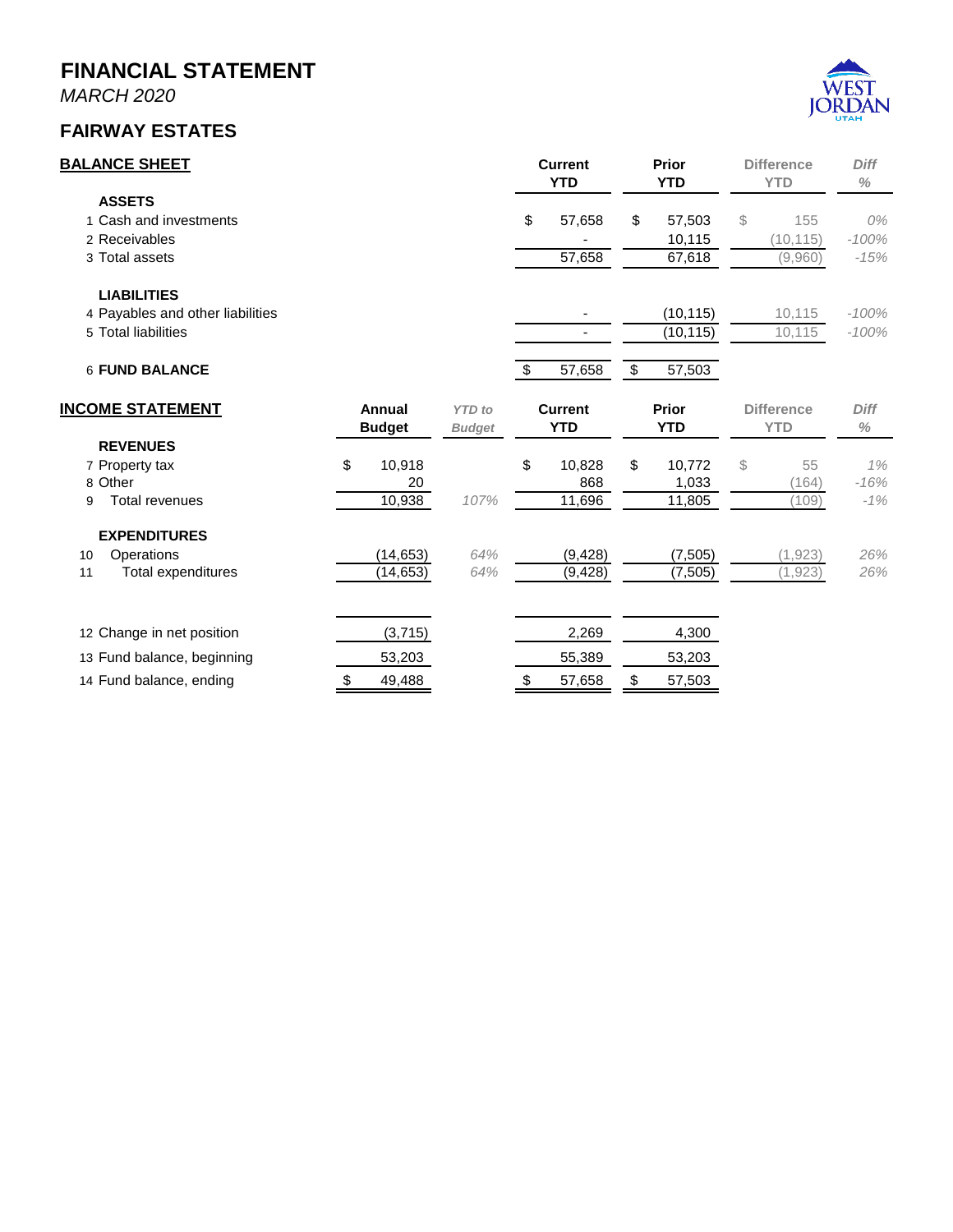*MARCH 2020*



## **HIGHLAND SPECIAL IMPROVEMENT DISTRICT**

| <b>BALANCE SHEET</b>                                                          |              |                         |                                | <b>Current</b><br><b>YTD</b> |                                | <b>Prior</b><br><b>YTD</b> |                              | <b>Difference</b><br><b>YTD</b> |                                   | <b>Diff</b><br>$\%$     |  |
|-------------------------------------------------------------------------------|--------------|-------------------------|--------------------------------|------------------------------|--------------------------------|----------------------------|------------------------------|---------------------------------|-----------------------------------|-------------------------|--|
| <b>ASSETS</b><br>1 Cash and investments<br>2 Receivables<br>3 Total assets    |              |                         |                                | \$                           | (28,074)<br>2,724<br>(25, 350) | \$                         | (7, 594)<br>6,214<br>(1,380) | \$                              | (20, 480)<br>(3,491)<br>(23, 970) | 270%<br>$-56%$<br>1737% |  |
| <b>LIABILITIES</b><br>4 Payables and other liabilities<br>5 Total liabilities |              |                         |                                |                              |                                |                            |                              |                                 |                                   |                         |  |
| <b>6 FUND BALANCE</b>                                                         |              |                         |                                | \$                           | (25, 350)                      | $\sqrt[6]{3}$              | (1,380)                      |                                 |                                   |                         |  |
| <b>INCOME STATEMENT</b>                                                       |              | Annual<br><b>Budget</b> | <b>YTD</b> to<br><b>Budget</b> |                              | <b>Current</b><br><b>YTD</b>   |                            | <b>Prior</b><br><b>YTD</b>   |                                 | <b>Difference</b><br><b>YTD</b>   | <b>Diff</b><br>$\%$     |  |
| <b>REVENUES</b><br>7 Assessments<br>8 Other<br><b>Total revenues</b><br>9     | \$           | 95,000<br>95,000        | 63%                            | \$                           | 59,970<br>(129)<br>59,841      | \$                         | 52,125<br>874<br>52,999      | \$                              | 7,846<br>(1,003)<br>6,843         | 15%<br>$-115%$<br>13%   |  |
| <b>EXPENDITURES</b><br>Operations<br>10<br><b>Total expenditures</b><br>11    |              | (91, 665)<br>(91, 665)  | 84%                            |                              | (76, 991)<br>(76, 991)         |                            | (102, 200)<br>(102, 200)     |                                 | 25,208<br>25,208                  | $-25%$<br>$-25%$        |  |
| 12 Change in net position<br>13 Fund balance, beginning                       |              | 3,335<br>(8,200)        |                                |                              | (17, 150)<br>(8, 200)          |                            | (49, 201)<br>47,821          |                                 |                                   |                         |  |
| 14 Fund balance, ending                                                       | $\triangleq$ | (4, 865)                |                                | $\frac{1}{2}$                | (25, 350)                      | \$                         | (1,380)                      |                                 |                                   |                         |  |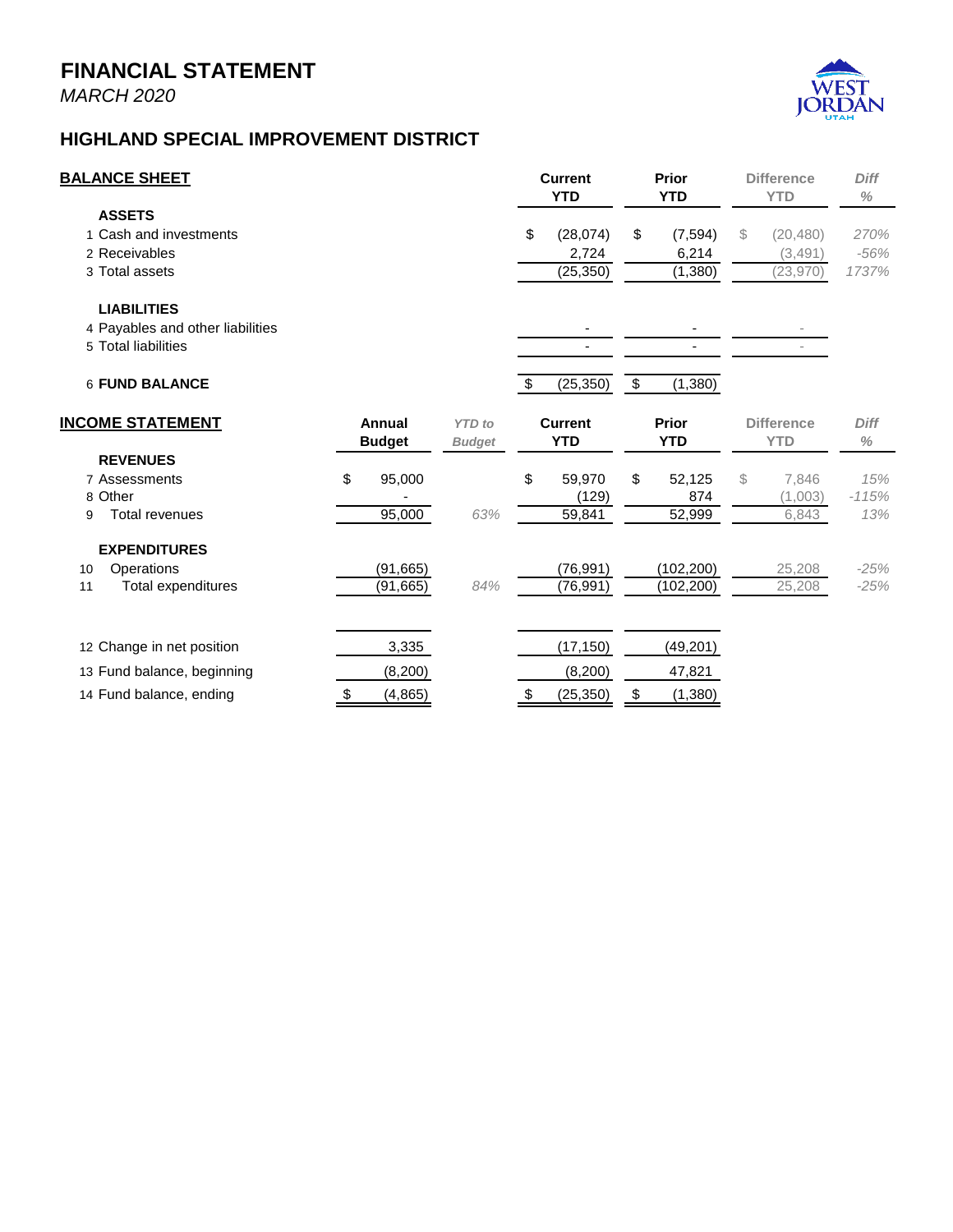*MARCH 2020*



| <b>BALANCE SHEET</b>             |               |               |               | <b>Current</b><br><b>YTD</b> | Prior<br><b>YTD</b> | <b>Difference</b><br><b>YTD</b> | <b>Diff</b><br>$\%$ |
|----------------------------------|---------------|---------------|---------------|------------------------------|---------------------|---------------------------------|---------------------|
| <b>ASSETS</b>                    |               |               |               |                              |                     |                                 |                     |
| 1 Cash and investments           |               |               | \$            | 604,828                      | \$1,008,327         | (403, 499)<br>S                 | $-40%$              |
| 2 Receivables                    |               |               |               |                              |                     |                                 |                     |
| 3 Total assets                   |               |               |               | 604,828                      | 1,008,327           | (403, 499)                      | $-40%$              |
| <b>LIABILITIES</b>               |               |               |               |                              |                     |                                 |                     |
| 4 Payables and other liabilities |               |               |               |                              |                     |                                 |                     |
| 5 Total liabilities              |               |               |               |                              |                     |                                 |                     |
| <b>6 FUND BALANCE</b>            |               |               | $\sqrt[6]{3}$ | 604,828                      | \$1,008,327         |                                 |                     |
| <b>INCOME STATEMENT</b>          | Annual        | <b>YTD</b> to |               | <b>Current</b>               | <b>Prior</b>        | <b>Difference</b>               | <b>Diff</b>         |
|                                  | <b>Budget</b> | <b>Budget</b> |               | <b>YTD</b>                   | <b>YTD</b>          | <b>YTD</b>                      | $\%$                |
| <b>REVENUES</b>                  |               |               |               |                              |                     |                                 |                     |
| 7 Other                          | \$            |               | \$            | 243,866                      | \$<br>11,533        | 232,333<br>S                    |                     |
| <b>Total revenues</b><br>8       |               |               |               | 243,866                      | 11,533              | 232,333                         |                     |
| <b>EXPENDITURES</b>              |               |               |               |                              |                     |                                 |                     |
| Debt service<br>9                |               |               |               |                              |                     |                                 |                     |
| Total expenditures<br>10         |               |               |               |                              |                     |                                 |                     |
| <b>TRANSFERS IN/OUT</b>          |               |               |               |                              |                     |                                 |                     |
| 11 Transfers in                  |               |               |               |                              | 653,182             | (653, 182)                      | $-100%$             |
| 12 Transfers out                 |               |               |               |                              |                     |                                 |                     |
|                                  |               |               |               | $\overline{\phantom{a}}$     | 653,182             | (653, 182)                      | $-100%$             |
| 13 Change in net position        |               |               |               | 243,866                      | 664,715             |                                 |                     |
| 14 Fund balance, beginning       | 360,962       |               |               | 360,962                      | 343,612             |                                 | 5%                  |
|                                  |               |               |               |                              |                     |                                 |                     |

 $\boldsymbol{\mathsf{N}}$ 

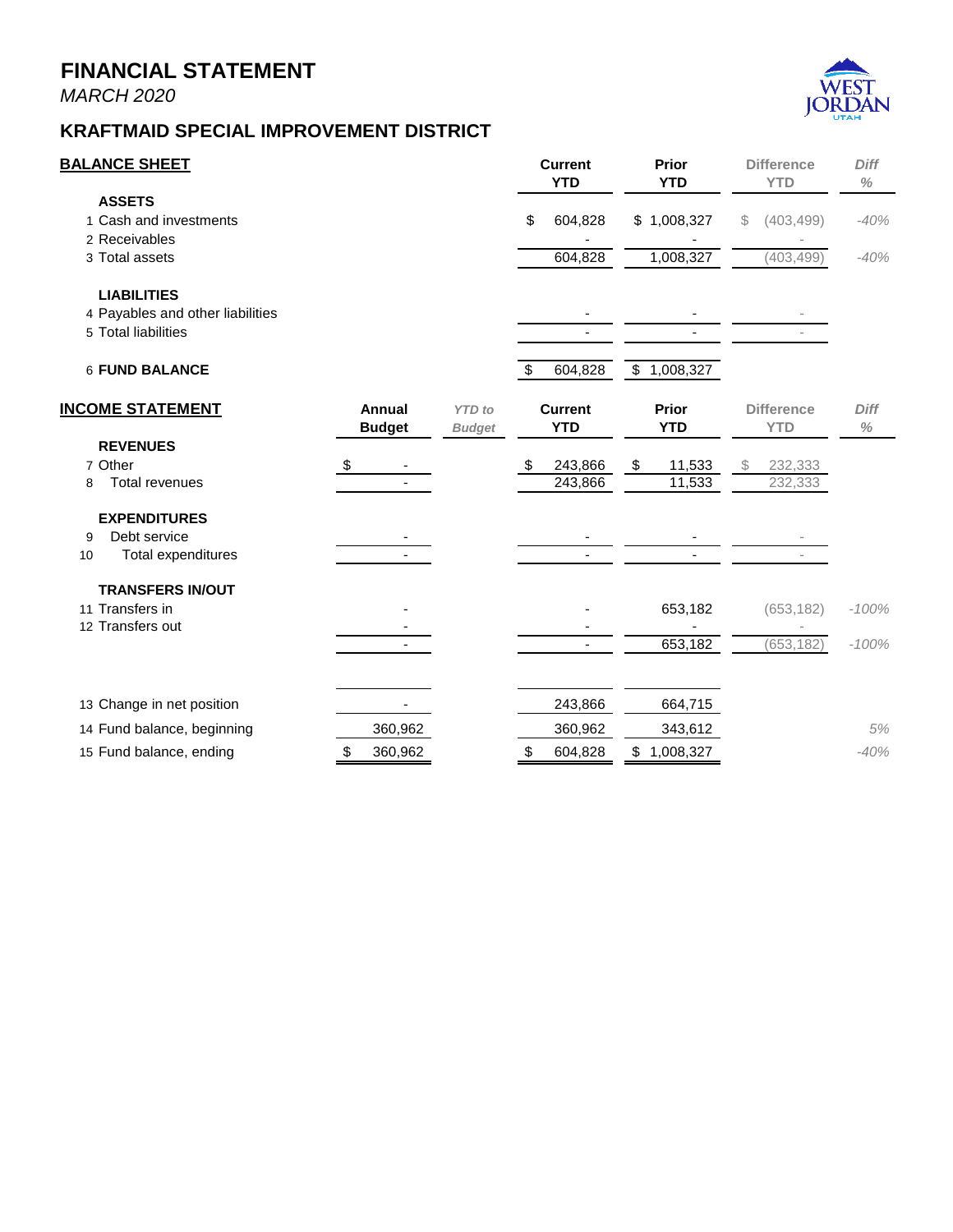*MARCH 2020*

# **AN**

# **MUNICIPAL BUILDING AUTHORITY**

| <b>BALANCE SHEET</b>             |                 |               | <b>Current</b><br><b>YTD</b> | Prior<br><b>YTD</b> | <b>Difference</b><br><b>YTD</b> | <b>Diff</b><br>$\%$ |
|----------------------------------|-----------------|---------------|------------------------------|---------------------|---------------------------------|---------------------|
| <b>ASSETS</b>                    |                 |               |                              |                     |                                 |                     |
| 1 Cash and investments           |                 |               | 1,581,078<br>\$              | \$1,513,199         | 67,879<br>S                     | 4%                  |
| 2 Restricted cash                |                 |               | 545,575                      | 2,433,053           | (1,887,478)                     | $-78%$              |
| 3 Total assets                   |                 |               | 2,126,653                    | 3,946,252           | (1,819,599)                     |                     |
| <b>LIABILITIES</b>               |                 |               |                              |                     |                                 |                     |
| 4 Payables and other liabilities |                 |               |                              |                     |                                 |                     |
| 5 Total liabilities              |                 |               |                              |                     |                                 |                     |
| <b>6 FUND BALANCE</b>            |                 |               | \$2,126,653                  | \$3,946,252         |                                 |                     |
| <b>INCOME STATEMENT</b>          | Annual          | <b>YTD</b> to | <b>Current</b>               | <b>Prior</b>        | <b>Difference</b>               | <b>Diff</b>         |
|                                  | <b>Budget</b>   | <b>Budget</b> | <b>YTD</b>                   | <b>YTD</b>          | <b>YTD</b>                      | $\%$                |
| <b>REVENUES</b>                  |                 |               |                              |                     |                                 |                     |
| 7 Lease revenue                  | 1,851,950<br>\$ |               | 1,388,964<br>\$              | 1,389,488<br>\$     | (524)<br>S                      | 0%                  |
| 8 Other                          | 15,000          |               | 28,421                       | 102,311             | (73, 890)                       | $-72%$              |
| <b>Total revenues</b><br>9       | 1,866,950       | 76%           | 1,417,384                    | 1,491,798           | (74, 414)                       | $-5%$               |
| <b>EXPENDITURES</b>              |                 |               |                              |                     |                                 |                     |
| Debt service<br>10               | (1,851,950)     |               | (1,307,994)                  | (1,851,583)         | 543,590                         | $-29%$              |
| 11<br>Capital                    |                 |               | (64, 552)                    | (1,557,529)         | 1,492,976                       | $-96%$              |
| 12<br>Total expenditures         | (1,851,950)     | 74%           | (1,372,546)                  | (3,409,112)         | 2,036,566                       | $-60%$              |
| 13 Change in net position        | 15,000          |               | 44,839                       | (1, 917, 313)       |                                 |                     |
| 14 Fund balance, beginning       | 5,863,565       |               | 2,081,814                    | 5,863,565           |                                 |                     |
| 15 Fund balance, ending          | \$5,878,565     |               | \$2,126,653                  | \$3,946,252         |                                 |                     |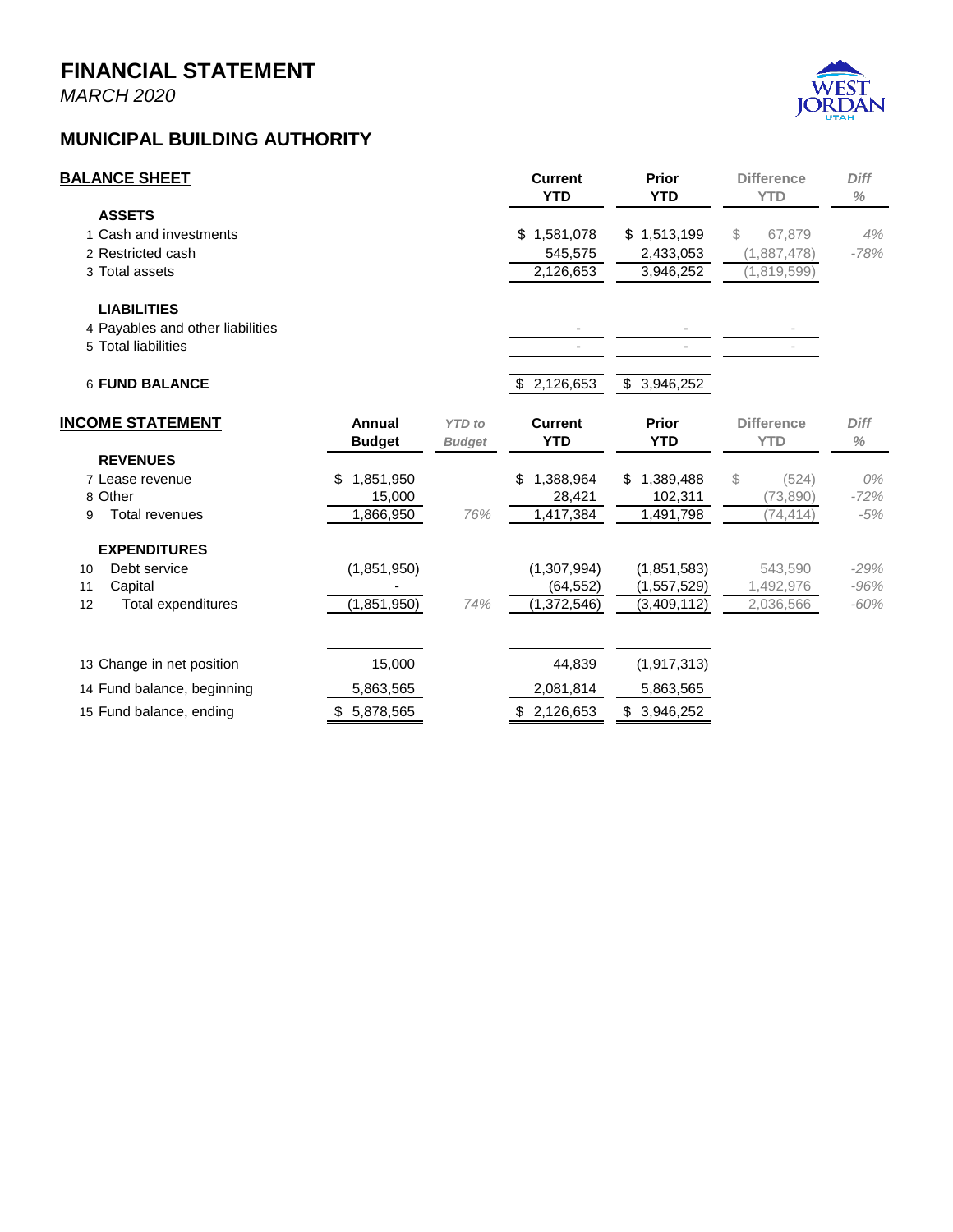*MARCH 2020*

# **REDEVELOPMENT AGENCY FUND**



| <b>BALANCE SHEET</b>                                                                                       |                                                        |                                | <b>Current</b><br><b>YTD</b>                 | Prior<br><b>YTD</b>                        | <b>Difference</b><br><b>YTD</b>               | <b>Diff</b><br>℅            |
|------------------------------------------------------------------------------------------------------------|--------------------------------------------------------|--------------------------------|----------------------------------------------|--------------------------------------------|-----------------------------------------------|-----------------------------|
| <b>ASSETS</b><br>1 Cash and investments<br>2 Receivables<br>3 Total assets                                 |                                                        |                                | 14,753,188<br>\$<br>14,753,188               | 17,475,007<br>\$<br>645,170<br>18,120,177  | (2,721,819)<br>S<br>(645, 170)<br>(3,366,989) | $-16%$<br>$-100%$<br>$-19%$ |
| <b>LIABILITIES</b><br>4 Payables and other liabilities<br>5 Due to the General Fund<br>6 Total liabilities |                                                        |                                | (2,250,000)<br>(4,490,500)<br>(6,740,500)    | (645, 170)<br>(4,490,500)<br>(5, 135, 670) | (1,604,830)<br>(1,604,830)                    | 249%<br>0%<br>31%           |
| <b>7 FUND BALANCE</b>                                                                                      |                                                        |                                | 8,012,688<br>\$                              | 12,984,507<br>\$                           |                                               |                             |
| <b>INCOME STATEMENT</b>                                                                                    | Annual<br><b>Budget</b>                                | <b>YTD</b> to<br><b>Budget</b> | <b>Current</b><br><b>YTD</b>                 | <b>Prior</b><br><b>YTD</b>                 | <b>Difference</b><br><b>YTD</b>               | <b>Diff</b><br>$\%$         |
| <b>REVENUES</b><br>8 Tax increment<br>9 Other<br><b>Total revenues</b><br>10                               | \$<br>4,361,769<br>4,361,769                           | 106%<br>111%                   | 4,614,010<br>\$<br>210,993<br>4,825,003      | \$<br>4,021,956<br>278,954<br>4,300,911    | \$<br>592,054<br>(67, 961)<br>524,092         | 15%<br>$-24%$<br>12%        |
| <b>EXPENDITURES</b><br>11 Administration<br>12 Redevelopment<br>13 Debt service<br>14 Low-income housing   | (151, 049)<br>(3, 159, 286)<br>(897, 312)<br>(292,277) | 75%<br>52%<br>0%<br>0%         | (113, 287)<br>(1,641,546)<br>(775)           | (133, 526)<br>(387, 711)                   | 20,239<br>(1, 253, 835)<br>(775)              |                             |
| Total expenditures<br>15<br><b>TRANSFERS</b><br>16 Transfers in                                            | (4, 499, 924)<br>50,000                                | 39%<br>75%                     | (1,755,607)<br>37,500                        | (521, 237)                                 | 1,234,371)<br>37,500                          |                             |
| 17 Transfers out<br><b>Total transfers</b><br>18                                                           | 50,000                                                 | 75%                            | 37,500                                       | (653, 182)<br>(653, 182)                   | 653,182<br>690,683                            |                             |
| <b>EXTRAORDINARY ITEMS</b><br>19 Land sale<br>20 Land purchase<br>Total extraordinary items<br>21          |                                                        |                                | (7,000,200)<br>(7,000,200)                   | 6,104<br>6,104                             | (6, 104)<br>(7,000,200)<br>(7,006,304)        |                             |
| 22 Change in net position<br>23 Fund balance, beginning<br>24 Fund balance, ending                         | (88, 155)<br>11,905,993<br>11,817,838<br>\$            |                                | (3,893,305)<br>11,905,993<br>\$<br>8,012,688 | 3,132,596<br>9,851,911<br>12,984,507<br>\$ |                                               |                             |

#### **NOTES**

The RDA approved the purchase of property through Council resolution in the amount of \$7.0 million. The budget for this purchase will be included in the next budget amendment for the RDA.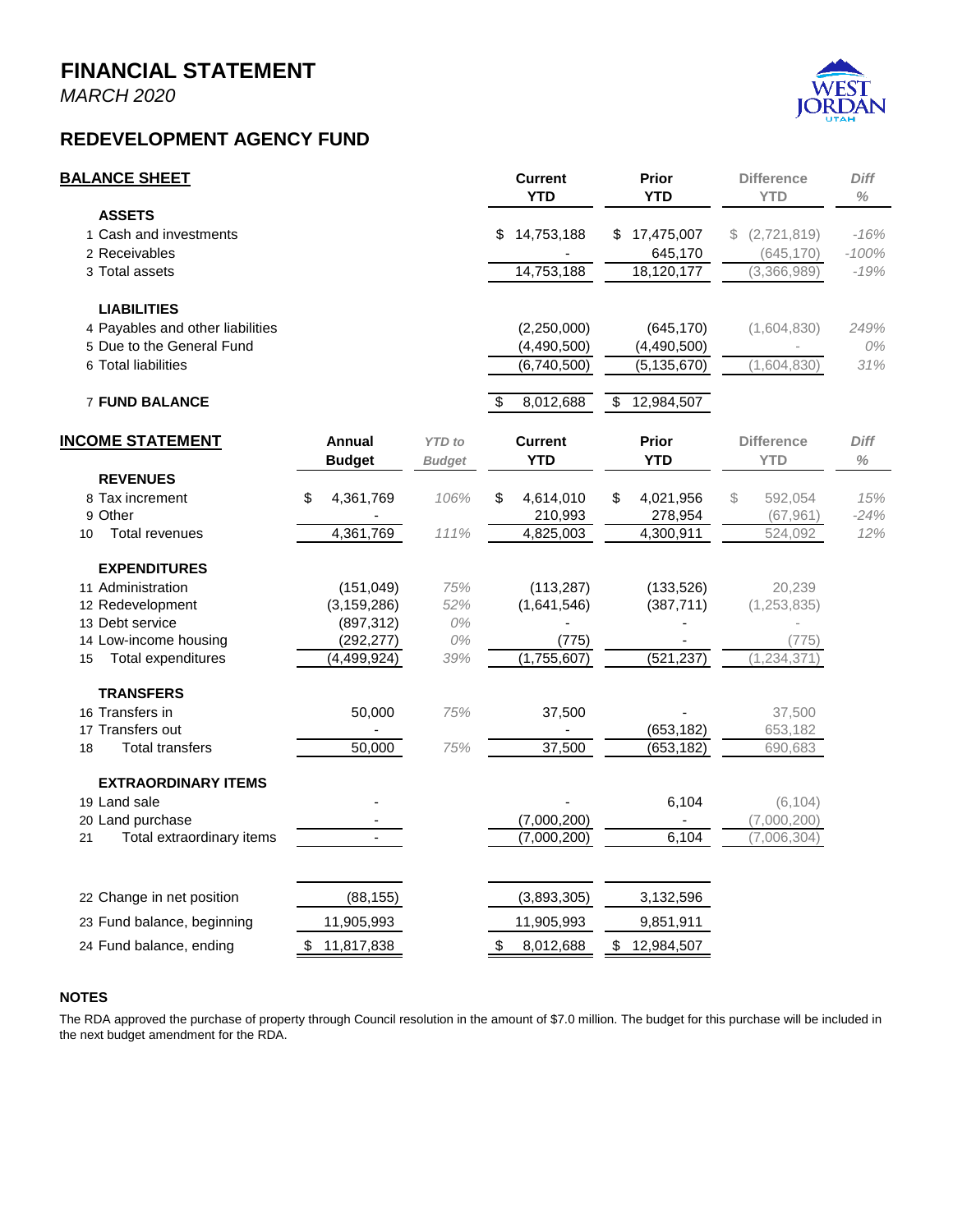*MARCH 2020*

#### **ROADS CAPITAL FUND**



|                | <b>BALANCE SHEET</b>                                                                                                                |                                               |                                | <b>Current</b><br><b>YTD</b>                         |                                          | Prior<br><b>YTD</b>                            |    | <b>Difference</b><br><b>YTD</b>                 | <b>Diff</b><br>$\%$  |
|----------------|-------------------------------------------------------------------------------------------------------------------------------------|-----------------------------------------------|--------------------------------|------------------------------------------------------|------------------------------------------|------------------------------------------------|----|-------------------------------------------------|----------------------|
|                | <b>ASSETS</b><br>1 Cash and investments<br>2 Restricted cash - UDOT, impact fees, county, grants<br>3 Receivables<br>4 Total assets |                                               |                                | (4,325,372)<br>14,558,072<br>252,448<br>10,485,149   | \$(4,064,464)<br>12,101,893<br>8,037,428 |                                                | \$ | (260, 908)<br>2,456,180<br>252,448<br>2,447,721 | $-6%$<br>20%<br>30%  |
|                | <b>LIABILITIES</b><br>5 Payables and other liabilities<br>6 Total liabilities<br><b>7 FUND BALANCE</b>                              |                                               |                                | \$10,485,149                                         | \$                                       | 8,037,428                                      |    | $\overline{\phantom{a}}$                        |                      |
|                | <b>INCOME STATEMENT</b>                                                                                                             | <b>Annual</b><br><b>Budget</b>                | <b>YTD</b> to<br><b>Budget</b> | <b>Current</b><br><b>YTD</b>                         |                                          | <b>Prior</b><br><b>YTD</b>                     |    | <b>Difference</b><br><b>YTD</b>                 | Chg                  |
| 11             | <b>REVENUES</b><br>8 Road impact Fees<br>9 Intergovernmental<br>10 Other<br><b>Total revenues</b>                                   | 1,000,000<br>\$<br>7,625,000<br>8,625,000     | 218%<br>35%<br>58%             | \$<br>2,181,598<br>2,668,415<br>169,977<br>5,019,990 | \$                                       | 1,124,455<br>1,007,607<br>159,365<br>2,291,427 | S  | 1,057,143<br>1,660,808<br>10,612<br>2,728,564   | 94%<br>165%<br>119%  |
| 12<br>13<br>14 | <b>EXPENDITURES</b><br>Shared services<br>Capital<br><b>Total expenditures</b>                                                      | (347,063)<br>(12, 246, 925)<br>(12, 593, 988) | 65%<br>55%<br>55%              | (227, 250)<br>(6,695,522)<br>(6,922,772)             |                                          | (381, 512)<br>(4,203,828)<br>(4, 585, 340)     |    | 154,261<br>(2,491,694)<br>(2, 337, 433)         | $-40%$<br>59%<br>51% |
| 17             | <b>TRANSFERS</b><br>15 Transfers in<br>16 Transfers out<br><b>Total transfers</b>                                                   | 4,100,000<br>4,100,000                        | 75%<br>75%                     | 3,074,998<br>3,074,998                               |                                          | 2,994,615<br>2,994,615                         |    | 80,383<br>80,383                                | 3%<br>3%             |
|                | 18 Change in net position<br>19 Fund balance, beginning<br>20 Fund balance, ending                                                  | 131,012<br>9,312,933<br>9,443,945<br>\$       |                                | 1,172,216<br>9,312,933<br>\$10,485,149               | \$                                       | 700,702<br>7,336,726<br>8,037,428              |    |                                                 |                      |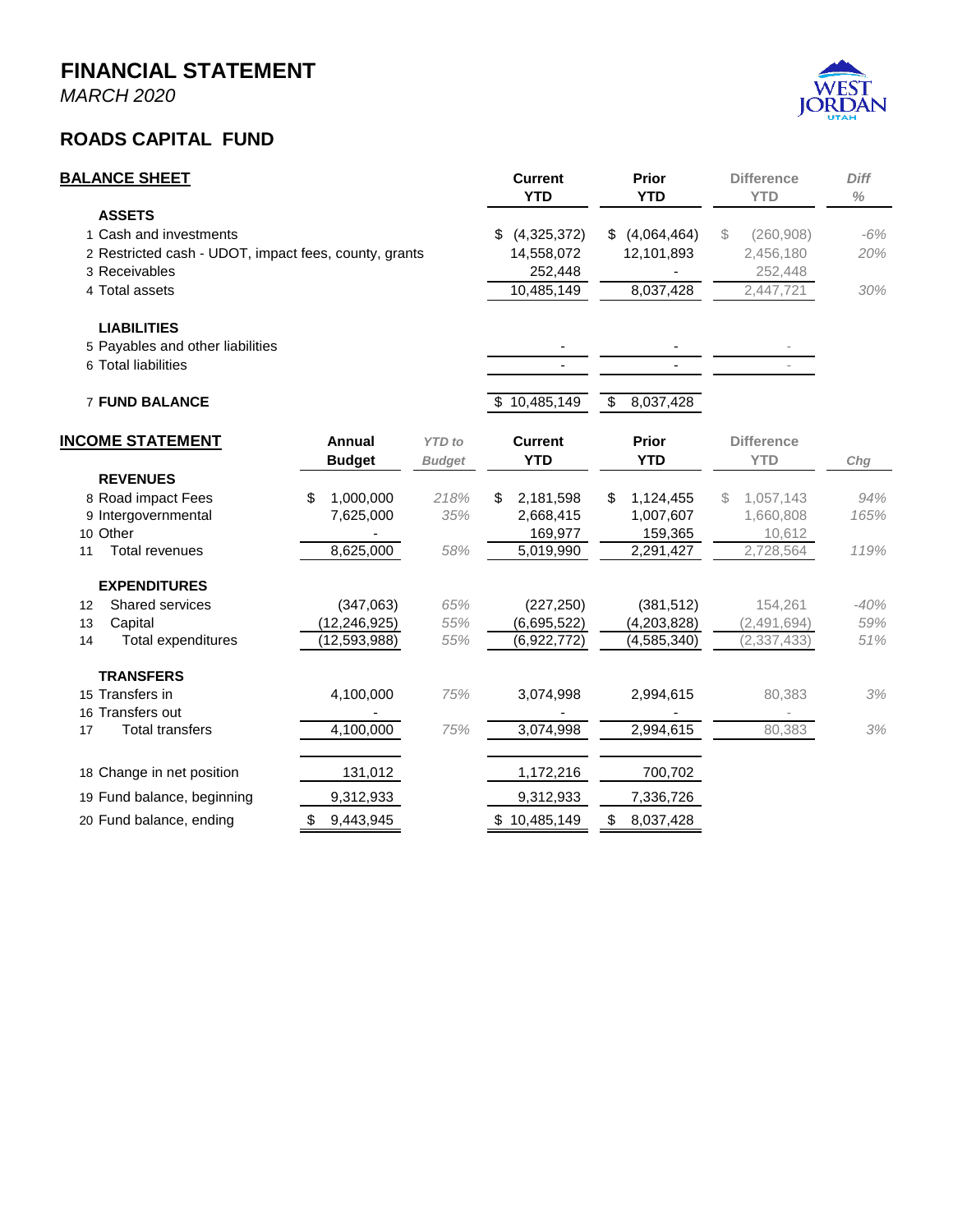*MARCH 2020*

## **PARKS CAPITAL FUND**



| <b>BALANCE SHEET</b>             |                 |               | <b>Current</b><br><b>YTD</b> | Prior<br><b>YTD</b>        |    | <b>Difference</b><br><b>YTD</b> | <b>Diff</b><br>$\%$ |
|----------------------------------|-----------------|---------------|------------------------------|----------------------------|----|---------------------------------|---------------------|
| <b>ASSETS</b>                    |                 |               |                              |                            |    |                                 |                     |
| 1 Cash and investments           |                 |               | \$<br>(2,509,509)            | (439, 381)<br>S            | S. | (2,070,128)                     | $-471%$             |
| 2 Restricted cash - Impact fees  |                 |               | 6,277,990                    | 5,422,467                  |    | 855,523                         | 16%                 |
| 3 Total assets                   |                 |               | 3,768,481                    | 4,983,086                  |    | 1,214,605                       | $-24%$              |
| <b>LIABILITIES</b>               |                 |               |                              |                            |    |                                 |                     |
| 4 Payables and other liabilities |                 |               | (23, 610)                    | (79, 159)                  |    | 55,549                          | $-70%$              |
| 5 Total liabilities              |                 |               | (23, 610)                    | (79, 159)                  |    | 55,549                          |                     |
| <b>6 FUND BALANCE</b>            |                 |               | \$<br>3,744,871              | $\frac{1}{2}$<br>4,903,927 |    |                                 |                     |
| <b>INCOME STATEMENT</b>          | Annual          | <b>YTD</b> to | <b>Current</b>               | <b>Prior</b>               |    | <b>Difference</b>               | <b>Diff</b>         |
|                                  | <b>Budget</b>   | <b>Budget</b> | <b>YTD</b>                   | <b>YTD</b>                 |    | <b>YTD</b>                      | $\%$                |
| <b>REVENUES</b>                  |                 |               |                              |                            |    |                                 |                     |
| 7 Parks impact Fees              | 1,500,000<br>\$ | 121%          | \$<br>1,820,270              | 1,312,265<br>\$            | \$ | 508,005                         | 39%                 |
| 8 Intergovernmental              |                 |               |                              |                            |    |                                 |                     |
| 9 Other                          | 50,000          | 277%          | 138,609                      | 85,093                     |    | 53,515                          | 63%                 |
| <b>Total revenues</b><br>10      | 1,550,000       | 126%          | 1,958,879                    | 1,397,358                  |    | 561,520                         | 40%                 |
| <b>EXPENDITURES</b>              |                 |               |                              |                            |    |                                 |                     |
| Shared services<br>11            | (260, 297)      | 65%           | (170, 439)                   | (176, 578)                 |    | 6,139                           | $-3%$               |
| 12<br>Capital                    | (4,965,000)     | 51%           | (2, 543, 774)                | (125, 370)                 |    | (2,418,404)                     |                     |
| <b>Total expenditures</b><br>13  | (5, 225, 297)   | 52%           | (2,714,213)                  | (301, 948)                 |    | (2, 412, 265)                   |                     |
| <b>TRANSFERS</b>                 |                 |               |                              |                            |    |                                 |                     |
| 14 Transfers in                  | 440,000         | 0%            |                              |                            |    |                                 |                     |
| 15 Transfers out                 |                 |               |                              |                            |    |                                 |                     |
| <b>Total transfers</b><br>16     | 440,000         |               |                              |                            |    |                                 |                     |
| 17 Change in net position        | (3,235,297)     |               | (755, 334)                   | 1,095,411                  |    |                                 |                     |
| 18 Fund balance, beginning       | 4,543,113       |               | 4,543,113                    | 3,826,314                  |    |                                 |                     |
| 19 Fund balance, ending          | \$<br>1,307,816 |               | \$<br>3,787,779              | \$<br>4,921,725            |    |                                 |                     |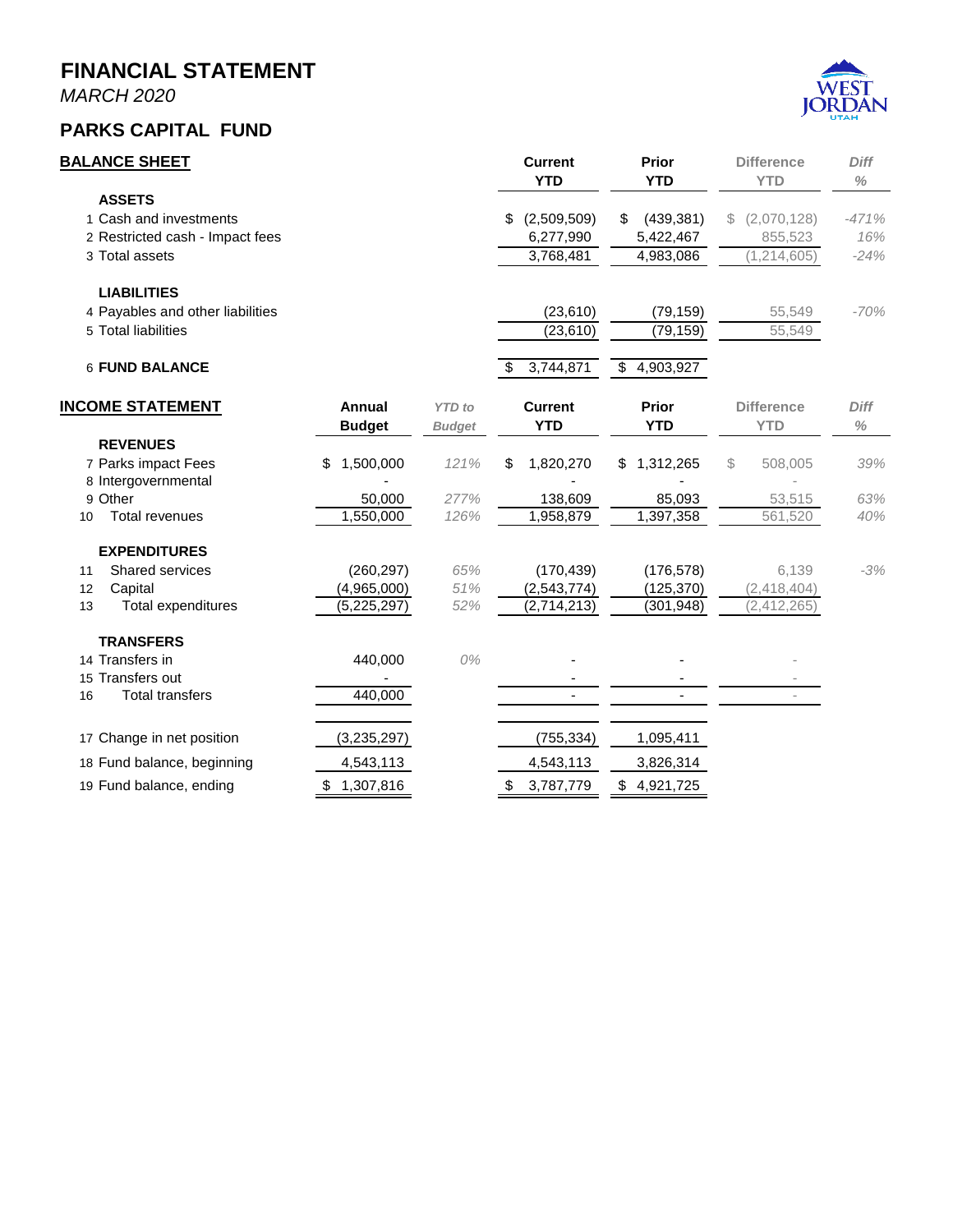*MARCH 2020*

#### **BUILDING CAPITAL FUND**



|                      | <b>BALANCE SHEET</b>                                                                            |                                              |                                | <b>Current</b><br><b>YTD</b>                   | Prior<br><b>YTD</b>                          |    | <b>Difference</b><br><b>YTD</b>            | Diff<br>$\%$                   |
|----------------------|-------------------------------------------------------------------------------------------------|----------------------------------------------|--------------------------------|------------------------------------------------|----------------------------------------------|----|--------------------------------------------|--------------------------------|
|                      | <b>ASSETS</b><br>1 Cash and investments<br>2 Restricted cash - Impact fees<br>3 Total assets    |                                              |                                | \$8,062,957<br>532,776<br>8,595,734            | \$8,816,826<br>664,801<br>9,481,627          | S  | (753, 869)<br>(132, 024)<br>(885, 893)     | $-9%$<br>$-20%$<br>$-9%$       |
|                      | <b>LIABILITIES</b><br>4 Payables and other liabilities<br>5 Total liabilities                   |                                              |                                |                                                | (20, 609)<br>(20, 609)                       |    | 20,609<br>20,609                           |                                |
|                      | <b>6 FUND BALANCE</b>                                                                           |                                              |                                | \$<br>8,595,734                                | \$<br>9,461,018                              |    |                                            |                                |
|                      | <b>INCOME STATEMENT</b>                                                                         | <b>Annual</b><br><b>Budget</b>               | <b>YTD</b> to<br><b>Budget</b> | <b>Current</b><br><b>YTD</b>                   | Prior<br><b>YTD</b>                          |    | <b>Difference</b><br><b>YTD</b>            | Diff<br>$\%$                   |
| 10                   | <b>REVENUES</b><br>7 Police impact fee<br>8 Fire impact fee<br>9 Other<br><b>Total revenues</b> | \$<br>100,000<br>57,000<br>26,000<br>183,000 | 148%<br>357%<br>511%<br>265%   | \$<br>148,418<br>203,598<br>132,754<br>484,770 | \$<br>87,072<br>43,752<br>362,974<br>493,799 | \$ | 61,346<br>159,846<br>(230, 221)<br>(9,028) | 70%<br>365%<br>$-63%$<br>$-2%$ |
| 11<br>12<br>13<br>14 | <b>EXPENDITURES</b><br>Shared services<br>Maintenance<br>Capital<br>Total expenditures          | (3,700,000)<br>(3,700,000)                   | 14%<br>14%                     | (1,000)<br>(517, 816)<br>(518, 816)            | (20, 206)<br>(20, 206)                       |    | (1,000)<br>(497, 610)<br>(498, 610)        |                                |
| 17                   | <b>TRANSFERS</b><br>15 Transfers in<br>16 Transfers out<br><b>Total transfers</b>               | 50,000<br>50,000                             |                                | 37,500<br>37,500                               | 357,850<br>357,850                           |    | (320, 350)<br>(320, 350)                   | $-90%$<br>$-90%$               |
|                      | 18 Change in net position<br>19 Fund balance, beginning<br>20 Fund balance, ending              | (3,467,000)<br>7,884,980<br>\$4,417,980      |                                | 3,455<br>8,592,279<br>\$8,595,734              | 831,443<br>8,629,575<br>\$9,461,018          |    |                                            |                                |

#### **NOTES**

The funds for the community center are reported in this statement. \$3 million of the City's contribution to this project is budgeted in the current year and the remaining \$3 million is being held in reserves to be budgeted in the next year.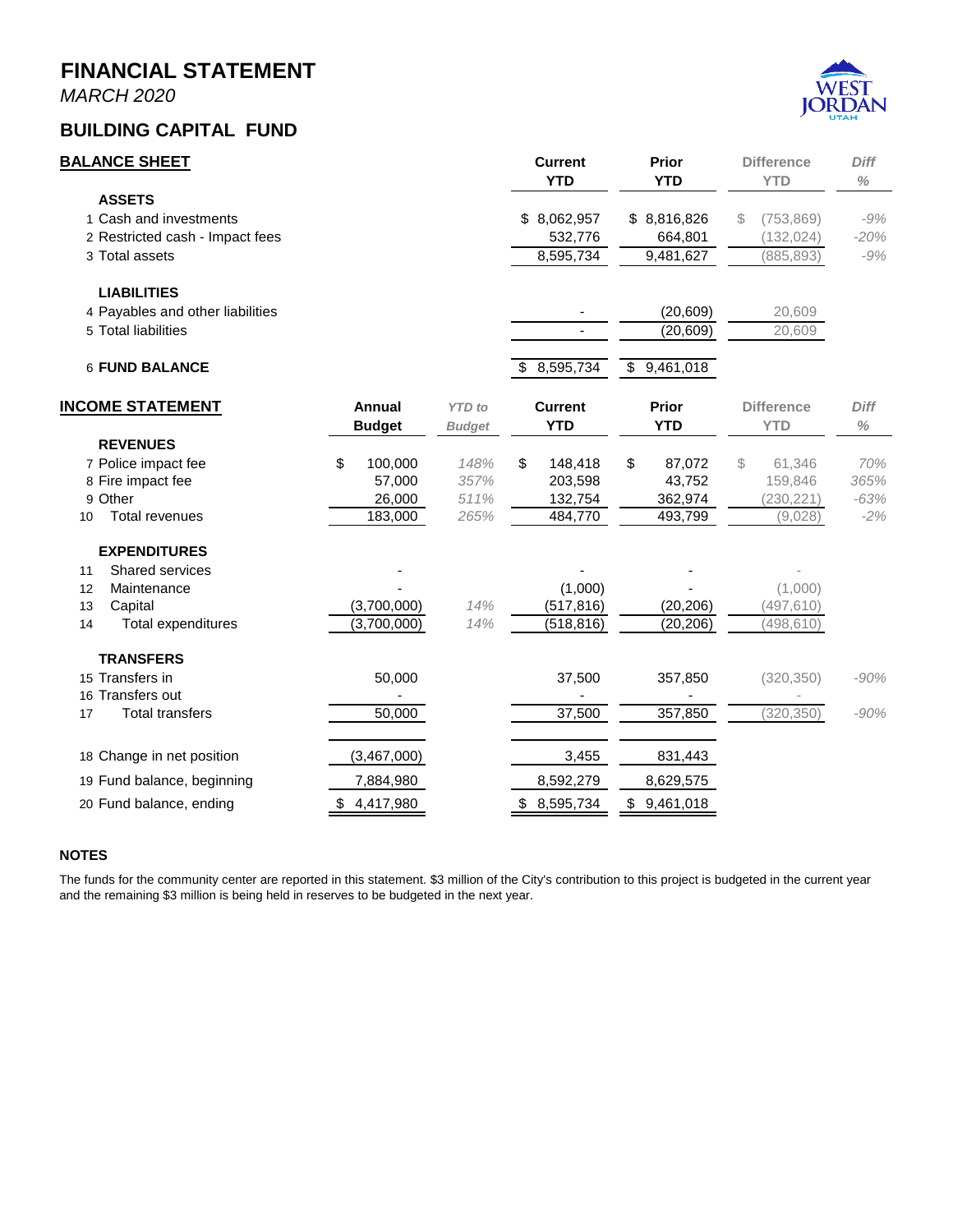*MARCH 2020*

#### **CDBG FUND**



| <u>BALANCE SHEET</u>             |                 |               | <b>Current</b><br><b>YTD</b> | <b>Prior</b><br><b>YTD</b> | <b>Difference</b><br><b>YTD</b> | <b>Diff</b><br>$\%$ |
|----------------------------------|-----------------|---------------|------------------------------|----------------------------|---------------------------------|---------------------|
| <b>ASSETS</b>                    |                 |               |                              |                            |                                 |                     |
| 1 Cash and investments           |                 |               | (55,003)<br>\$               | \$<br>(36, 406)            | S<br>(18, 597)                  | 51%                 |
| 2 Restricted cash                |                 |               | 157,332                      | 163,368                    | (6,035)                         | $-4%$               |
| 3 Receivables                    |                 |               | 632,762                      | 703,272                    | (70, 510)                       | $-10%$              |
| 4 Total assets                   |                 |               | 735,091                      | 830,234                    | (95, 142)                       | $-11%$              |
| <b>LIABILITIES</b>               |                 |               |                              |                            |                                 |                     |
| 5 Payables and other liabilities |                 |               | (77)                         | 73,606                     | (73, 684)                       | $-100%$             |
| 6 Total liabilities              |                 |               | (77)                         | 73,606                     | (73, 684)                       |                     |
| <b>7 FUND BALANCE</b>            |                 |               | 735,014                      | 903,840                    |                                 |                     |
| <b>INCOME STATEMENT</b>          | Annual          | <b>YTD</b> to | <b>Current</b>               | <b>Prior</b>               | <b>Difference</b>               | Diff                |
|                                  | <b>Budget</b>   | <b>Budget</b> | <b>YTD</b>                   | <b>YTD</b>                 | <b>YTD</b>                      | $\frac{0}{0}$       |
| <b>REVENUES</b>                  |                 |               |                              |                            |                                 |                     |
| 8 Grants (CDBG)                  | 1,107,606<br>\$ | 26%           | 283,441<br>\$                | 375,689<br>\$              | (92, 249)<br>S                  | $-25%$              |
| 9 Program revenue                |                 |               |                              | 4,500                      | (4,500)                         | $-100%$             |
| 10 Other                         |                 |               | 90                           | (607)                      | 697                             | $-115%$             |
| <b>Total revenues</b><br>11      | 1,107,606       | 26%           | 283,531                      | 379,583                    | (96, 052)                       | $-25%$              |
| <b>EXPENDITURES</b>              |                 |               |                              |                            |                                 |                     |
| 12 Administration                | (119, 163)      | 72%           | (85, 333)                    | (86, 783)                  | 1,450                           | $-2%$               |
| 13 Program support               | (992, 606)      | 18%           | (173, 706)                   | (108, 851)                 | (64, 856)                       | 60%                 |
| 14 Debt service                  |                 |               | (157, 558)                   | (157, 455)                 | (103)                           | 0%                  |
| Total expenditures<br>15         | (1, 111, 769)   | 37%           | (416, 597)                   | (353,088)                  | (63, 508)                       | 18%                 |
| 16 Change in net position        | (4, 163)        |               | (133,066)                    | 26,495                     |                                 |                     |
| 17 Reserves, beginning           | 868,335         |               | 868,335                      | 877,480                    |                                 |                     |
| 18 Reserves, ending              | \$<br>864.172   |               | \$735,269                    | \$<br>903,975              |                                 |                     |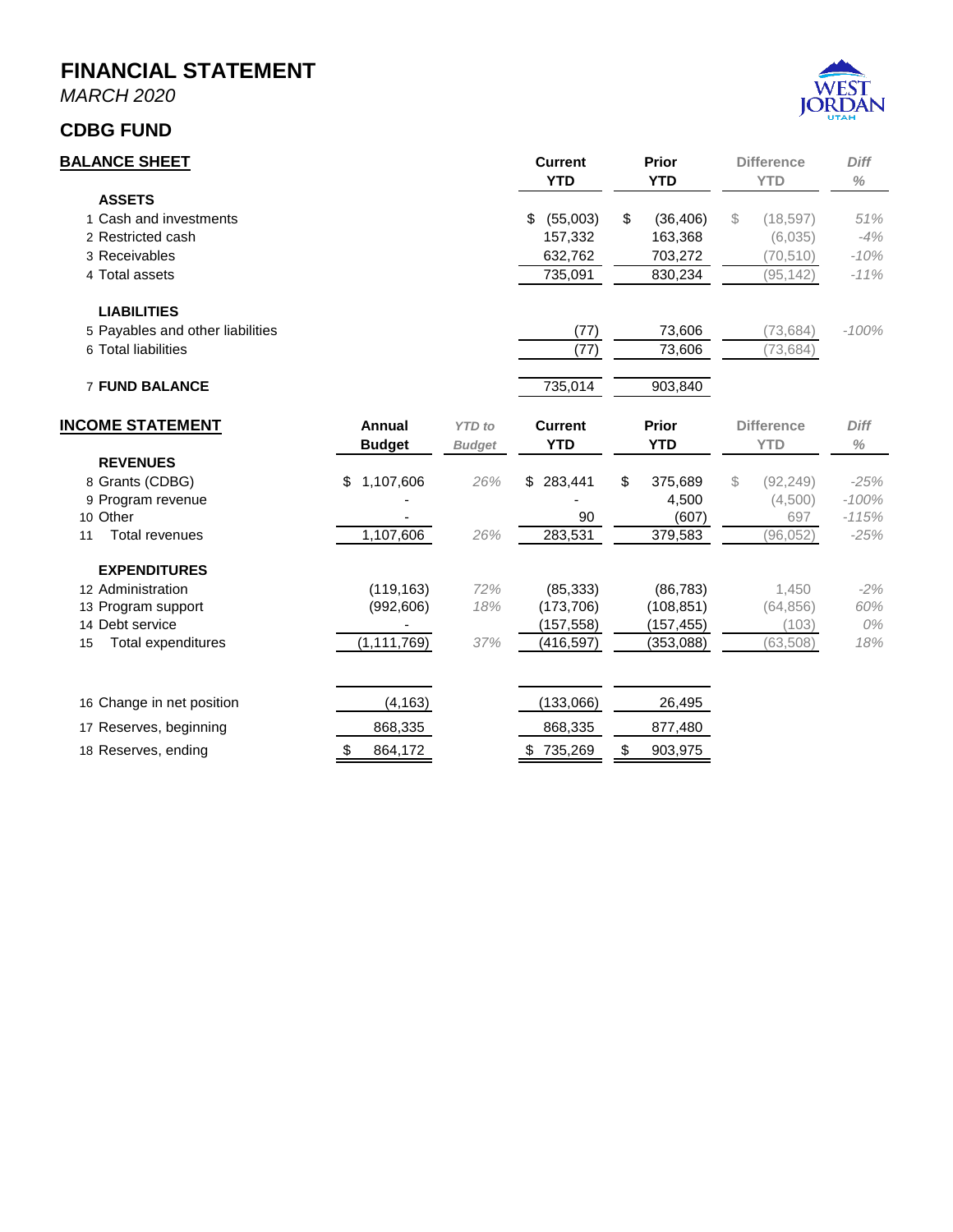*MARCH 2020*

#### **WATER FUND**



#### **BALANCE SHEET Current Prior Difference** *Diff*

|                                                |                |               | <b>YTD</b>        | YTD              | <b>YTD</b>        | $\%$   |
|------------------------------------------------|----------------|---------------|-------------------|------------------|-------------------|--------|
| <b>ASSETS</b>                                  |                |               |                   |                  |                   |        |
| 1 Cash and investments                         |                |               | \$<br>6,029,579   | \$<br>(550, 253) | \$ 6,579,832      |        |
| 2 Restricted cash - Impact fees, bond proceeds |                |               | 2,313,556         | 8,941,534        | (6,627,978)       |        |
| 3 Receivables                                  |                |               | 2,710,501         | 2,552,432        | 158,069           | 6%     |
| 4 Inventory                                    |                |               | 1,607,092         | 1,002,594        | 604,498           | 60%    |
| 5 Capital assets, net                          |                |               | 101,376,302       | 95,545,864       | 5,830,439         | 6%     |
| 6 Total assets                                 |                |               | 114,037,031       | 107,492,171      | 6,544,860         | 6%     |
| <b>LIABILITIES</b>                             |                |               |                   |                  |                   |        |
| 7 Payables and other liabilities               |                |               | (310, 733)        | (1,772,901)      | 1,462,168         | $-82%$ |
| 8 OPEB & pension liabilties                    |                |               | (162, 787)        | (156, 881)       | (5,906)           | 4%     |
| 9 Bonds payable                                |                |               | (11, 150, 000)    | (12,780,000)     | 1,630,000         | $-13%$ |
| 10 Total liabilities                           |                |               | (11,623,520)      | (14, 709, 782)   | 3,086,262         | $-21%$ |
| <b>NET POSITION</b>                            |                |               |                   |                  |                   |        |
| 11 Net investment, capital assets              |                |               | 90,226,302        | 82,765,864       |                   |        |
| 12 Restricted, bond proceeds                   |                |               | 6,134,473         | 7,839,629        |                   |        |
| 13 Unrestricted                                |                |               | 6,052,735         | 2,176,896        |                   |        |
| 14 Total net position                          |                |               | \$<br>102,413,511 | \$<br>92,782,389 |                   |        |
|                                                |                |               |                   |                  |                   |        |
| <b>INCOME STATEMENT</b>                        | Annual         | <b>YTD</b> to | <b>Current</b>    | <b>Prior</b>     | <b>Difference</b> | Diff   |
|                                                | <b>Budget</b>  | <b>Budget</b> | <b>YTD</b>        | <b>YTD</b>       | <b>YTD</b>        | $\%$   |
| <b>REVENUES</b>                                |                |               |                   |                  |                   |        |
| 15 Water sales                                 | 26,554,622     | 78%           | \$<br>20,586,031  | 16,388,031<br>\$ | 4,198,000<br>S.   | 26%    |
| 16 Impact fees                                 | 1,500,000      | 94%           | 1,417,275         | 874,898          | 542,377           | 62%    |
| 17 Other                                       | 74,000         | 162%          | 119,744           | 180,358          | (60, 614)         | $-34%$ |
| 18 Bond proceeds                               | 7,800,000      | 0%            |                   |                  |                   |        |
| Total revenues<br>19                           | 35,928,622     | 62%           | 22,123,050        | 17,443,287       | 4,679,763         | 27%    |
| <b>EXPENSES</b>                                |                |               |                   |                  |                   |        |
| 20 Personnel                                   | (1,516,590)    | 62%           | (943, 421)        | (948, 179)       | 4,758             | $-1%$  |
| 21 Operations                                  | (4, 114, 969)  | 57%           | (2,348,807)       | (1,792,361)      | (556, 446)        | 31%    |
| 22 Water purchase                              | (11,965,700)   | 59%           | (7,075,938)       | (9,049,054)      | 1,973,116         | $-22%$ |
| 23 Shared services                             | (3,056,206)    | 66%           | (2,028,615)       | (1,763,138)      | (265, 477)        | 15%    |
| 24 Long-term debt principal                    | (1,665,000)    | 0%            |                   |                  |                   |        |
| 25 Long-term debt interest & fees              | (252, 880)     | 50%           | (127, 690)        | (145, 850)       | 18,160            | $-12%$ |
| Total expenditures<br>26                       | (22, 571, 345) | 55%           | (12,524,471)      | (13,698,581)     | 1,174,110         | $-9%$  |
| <b>CAPITAL OUTLAY</b>                          |                |               |                   |                  |                   |        |
| 27 Capital                                     | (12,521,694)   |               | (5,366,962)       | (4,408,007)      | (958, 955)        | 22%    |
| 28 Other capital                               |                |               | (15, 849)         | (91,076)         | 75,227            | $-83%$ |
| Total capital outlay<br>29                     | (12, 521, 694) | 43%           | (5,382,811)       | (4, 499, 083)    | (883, 729)        | 20%    |
| 30 Change in net position                      | 835,583        |               | 4,215,768         | (754, 377)       |                   |        |
| 31 Reserves, beginning                         | 98,197,743     |               | 98,197,743        | 93,536,766       |                   |        |
|                                                |                |               |                   |                  |                   |        |

32 Reserves, ending 38 99,033,326 5 102,413,511 \$ 92,782,389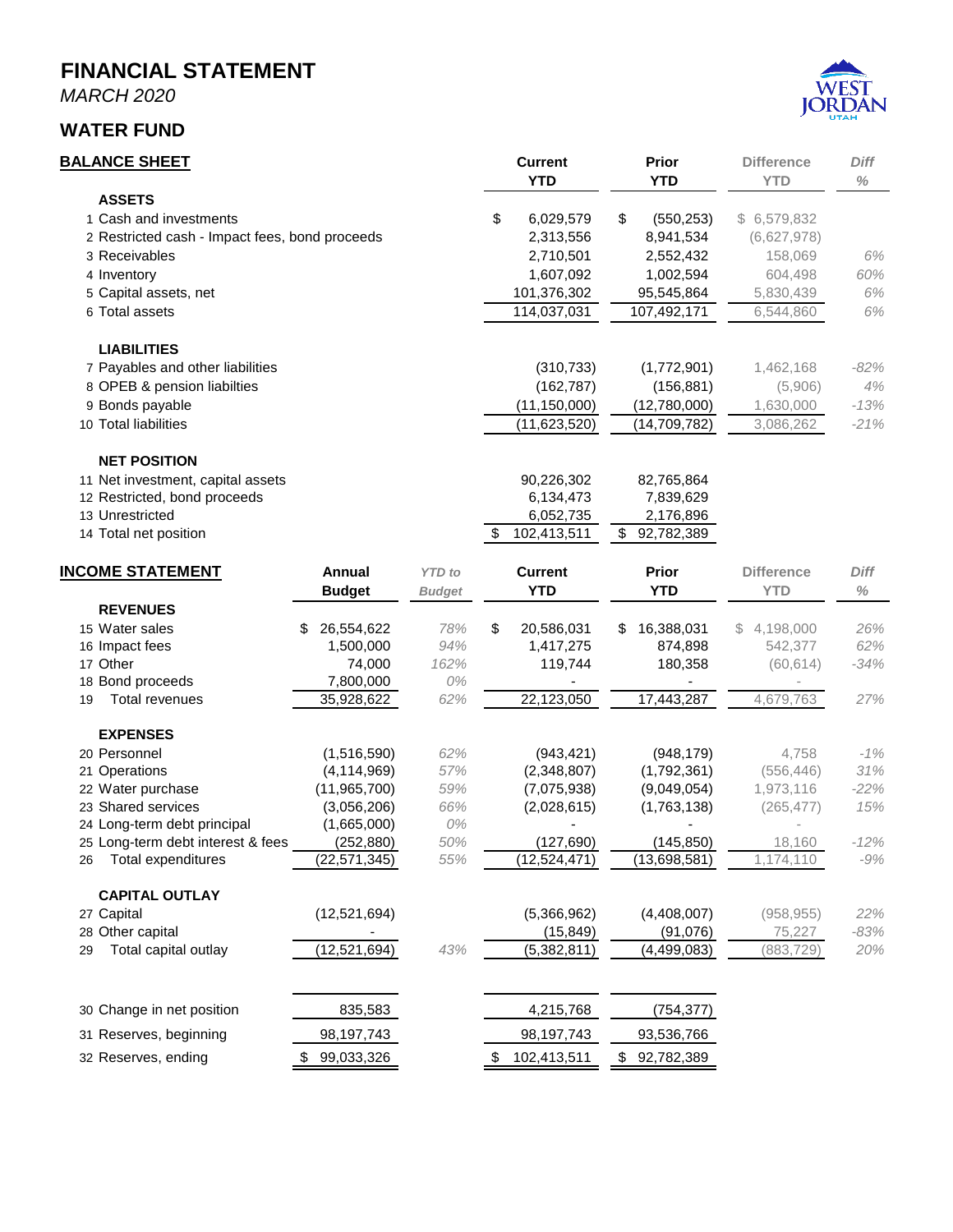*MARCH 2020*

#### **WASTEWATER FUND**



| <b>BALANCE SHEET</b>              | <b>Current</b>  | <b>Prior</b>    | <b>Difference</b> | <b>Diff</b> |
|-----------------------------------|-----------------|-----------------|-------------------|-------------|
|                                   | YTD             | <b>YTD</b>      | <b>YTD</b>        | $\%$        |
| <b>ASSETS</b>                     |                 |                 |                   |             |
| 1 Cash and investments            | \$<br>9,450,670 | \$<br>8,480,623 | 970.047<br>S.     | 11%         |
| 2 Restricted cash                 | (2,789,783)     | (2,440,233)     | (349, 550)        | $-14%$      |
| 3 Receivables                     | 1,052,565       | 1,130,104       | (77, 539)         | -7%         |
| 4 Investment in joint venture     | 28,309,503      | 25,827,614      | 2,481,888         | 10%         |
| 5 Capital assets, net             | 40,203,797      | 38,571,532      | 1,632,265         | 4%          |
| 6 Total assets                    | 76,226,752      | 71,569,640      | 4,657,112         | 7%          |
| <b>LIABILITIES</b>                |                 |                 |                   |             |
| 7 Payables and other liabilities  | (89,650)        | (127,741)       | 38,091            | -30%        |
| 8 OPEB & pension liabilties       | (106,226)       | (72, 884)       | (33, 342)         | 46%         |
| 9 Total liabilities               | (195,876)       | (200, 625)      | 4,749             | $-2\%$      |
| <b>NET POSITION</b>               |                 |                 |                   |             |
| 10 Net investment, capital assets | 68,513,299      | 64,399,146      |                   |             |
| 11 Net position                   | 7,517,577       | 6,969,869       |                   |             |

- 11 Net position
- 12 Total net position <br>
12 Total net position <br>
12 Total net position <br>
12 Total net position <br>
13 Total net position <br>
13 Total net position <br>
13 Total net position <br>
14 Total net position in the position of the position

| <b>INCOME STATEMENT</b>     |  | Annual<br><b>YTD</b> to<br><b>Budget</b><br><b>Budget</b> |      | <b>Current</b><br><b>YTD</b> |    | <b>Prior</b><br><b>YTD</b> | <b>Difference</b><br><b>YTD</b> | <b>Diff</b><br>$\%$ |
|-----------------------------|--|-----------------------------------------------------------|------|------------------------------|----|----------------------------|---------------------------------|---------------------|
| <b>REVENUES</b>             |  |                                                           |      |                              |    |                            |                                 |                     |
| 13 Wastewater fees          |  | 10,263,914<br>\$                                          | 83%  | \$<br>8,507,751              | \$ | 7,302,873                  | 1,204,878<br>S.                 | 16%                 |
| 14 Impact fees              |  | 900.000                                                   | 113% | 1,017,920                    |    | 738,505                    | 279.415                         | 38%                 |
| 15 Other                    |  | 127,000                                                   | 85%  | 107,450                      |    | 139,915                    | (32, 464)                       |                     |
| <b>Total revenues</b><br>16 |  | 11,290,914                                                | 85%  | 9,633,121                    |    | 8,181,292                  | 1,451,829                       | 18%                 |
| <b>EXPENSES</b>             |  |                                                           |      |                              |    |                            |                                 |                     |
| 17 Personnel                |  | (1, 155, 135)                                             | 64%  | (734, 895)                   |    | (912, 787)                 | 177,891                         | $-19%$              |
| 18 Operations               |  | (1,091,530)                                               | 62%  | (677, 907)                   |    | (676, 368)                 | (1,540)                         | 0%                  |
| 19 Wastewater treatment     |  | (5,600,000)                                               | 78%  | (4,346,685)                  |    | (3,988,961)                | (357, 724)                      | 9%                  |
| 20 Shared services          |  | (1,493,601)                                               | 66%  | (993, 055)                   |    | (1,013,319)                | 20,264                          | $-2%$               |
| Total expenditures<br>21    |  | (9,340,266)                                               | 72%  | (6, 752, 542)                |    | (6,591,434)                | (161, 108)                      | 2%                  |
| <b>CAPITAL OUTLAY</b>       |  |                                                           |      |                              |    |                            |                                 |                     |
| 22 Capital                  |  | (5,902,914)                                               | 11%  | (643, 152)                   |    | (259, 966)                 | (383, 186)                      | 147%                |
| 23 Other capital            |  |                                                           |      | (12, 685)                    |    |                            | (12, 685)                       |                     |
| Total capital outlay<br>24  |  | (5,902,914)                                               |      | (655,836)                    |    | (259,966)                  | (395,870)                       | 152%                |
|                             |  |                                                           |      |                              |    |                            |                                 |                     |
| 25 Change in net position   |  | (3,952,266)                                               |      | 2,224,742                    |    | 1,329,892                  |                                 |                     |
| 26 Net position, beginning  |  | 73,806,134                                                |      | 73,806,134                   |    | 70,039,123                 |                                 |                     |
| 27 Net position, ending     |  | 69,853,868<br>SБ                                          |      | 76,030,876                   | \$ | 71,369,015                 |                                 |                     |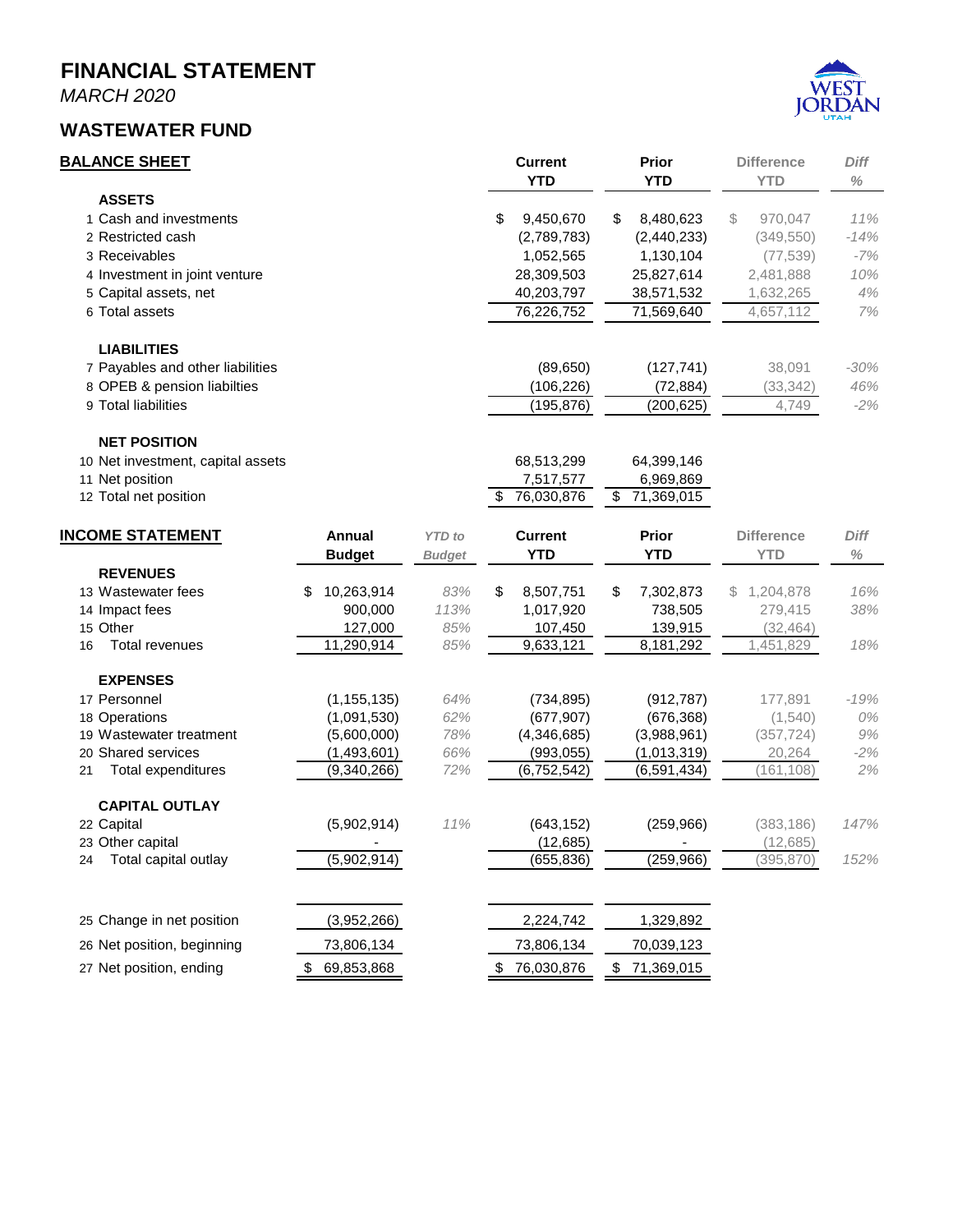*MARCH 2020*

#### **SOLID WASTE FUND**



| <b>BALANCE SHEET</b>             |                 |               | <b>Current</b><br><b>YTD</b> | <b>Prior</b><br><b>YTD</b> | <b>Difference</b><br><b>YTD</b> | <b>Diff</b><br>$\%$ |
|----------------------------------|-----------------|---------------|------------------------------|----------------------------|---------------------------------|---------------------|
| <b>ASSETS</b>                    |                 |               |                              |                            |                                 |                     |
| 1 Cash and investments           |                 |               | \$<br>356,128                | 277,673<br>\$              | S<br>78,455                     | 28%                 |
| 2 Receivables                    |                 |               | 743,533                      | 640,676                    | 102,857                         | 16%                 |
| 3 Investment in joint venture    |                 |               | 5,743,577                    | 5,169,291                  | 574,286                         | 11%                 |
| 4 Total assets                   |                 |               | 6,843,238                    | 6,087,640                  | 755,598                         | 12%                 |
| <b>LIABILITIES</b>               |                 |               |                              |                            |                                 |                     |
| 5 Payables and other liabilities |                 |               | (3,754)                      | (248,007)                  | 244,253                         | $-98%$              |
| 6 OPEB & pension liabilties      |                 |               | (19,150)                     | (7, 556)                   | (11,594)                        | 153%                |
| 7 Total liabilities              |                 |               | (22, 904)                    | (255, 563)                 | 232,659                         | $-91%$              |
| <b>NET POSITION</b>              |                 |               |                              |                            |                                 |                     |
| 8 Net investment, capital assets |                 |               | 5,743,577                    | 5,169,291                  |                                 |                     |
| 9 Net position                   |                 |               | 1,076,757                    | 662,786                    |                                 |                     |
| 10 Total net position            |                 |               | 6,820,334                    | \$<br>5,832,077            |                                 |                     |
| <b>INCOME STATEMENT</b>          | Annual          | <b>YTD</b> to | <b>Current</b>               | <b>Prior</b>               | <b>Difference</b>               | <b>Diff</b>         |
|                                  | <b>Budget</b>   | <b>Budget</b> | <b>YTD</b>                   | YTD.                       | <b>YTD</b>                      | $\%$                |
| <b>REVENUES</b>                  |                 |               |                              |                            |                                 |                     |
| 11 Collection fees               | 6,477,172<br>\$ | 63%           | 4,088,212<br>\$              | 3,576,294<br>\$            | \$<br>511,918                   | 14%                 |
| 12 Other                         | 8,500           | 45%           | 3,788                        | 6,360                      | (2,572)                         | $-40%$              |
|                                  |                 |               |                              |                            |                                 |                     |

|                                | .               | -----         | .           | - - - - -  | ------              |     | .   |
|--------------------------------|-----------------|---------------|-------------|------------|---------------------|-----|-----|
| $\overline{\phantom{a}}$<br>ں⊧ | revenues<br>ota | ABF<br>$\sim$ | 220<br>. w. | 000<br>nas | <b>582.65</b><br>കച | ⊰⊿∤ | A0/ |
|                                |                 |               |             |            |                     |     |     |

| <b>EXPENDITURES</b>        |                 |     |                  |                 |          |       |
|----------------------------|-----------------|-----|------------------|-----------------|----------|-------|
| Personnel<br>14            | (130,200)       | 62% | (80, 639)        | (74, 413)       | (6, 226) | 8%    |
| Operations<br>15           | (471.776)       | 72% | (337,741)        | (288, 690)      | (49,051) | 17%   |
| Collection services<br>16  | (3,986,493)     | 58% | (2,300,417)      | (2,448,103)     | 147.686  | $-6%$ |
| Landfill<br>17             | (776, 322)      | 61% | (472.177)        | (461, 189)      | (10,988) | 2%    |
| Shared services<br>18      | (578,908)       | 67% | (387,344)        | (360,597)       | (26,747) | 7%    |
| Total expenditures<br>19   | (5,943,699)     | 60% | (3,578,318)      | (3,632,992)     | 54,674   | $-2%$ |
| 20 Change in net position  | 541,973         |     | 513,682          | (50, 338)       |          |       |
| 21 Net position, beginning | 6,306,652       |     | 6,306,652        | 5,882,415       |          |       |
| 22 Net position, ending    | 6,848,625<br>\$ |     | 6,820,334<br>\$. | 5.832.077<br>S. |          |       |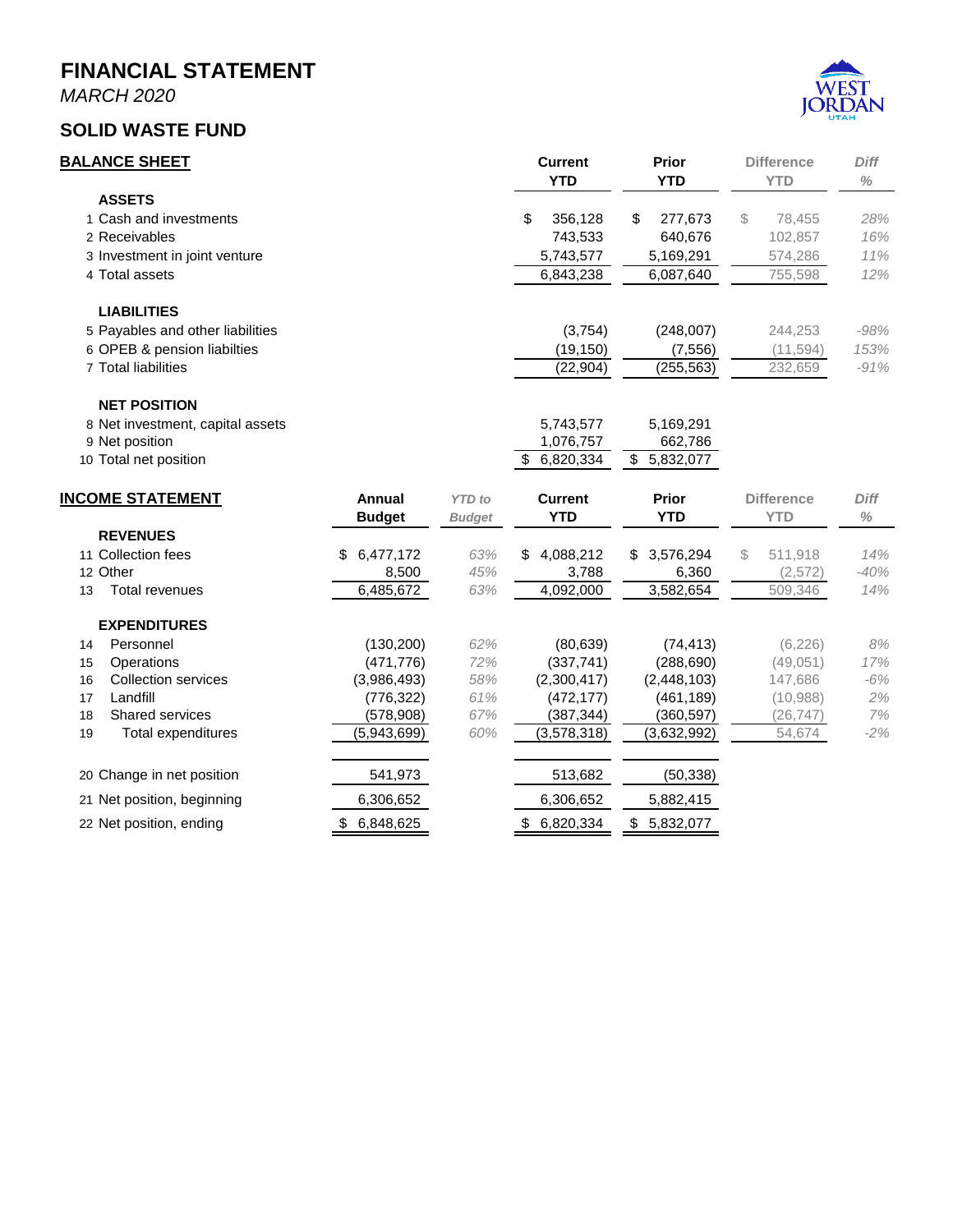*MARCH 2020*

#### **STORM WATER FUND**



|    |                                     |                      |               | <b>Current</b><br><b>YTD</b> | <b>Prior</b><br><b>YTD</b> | <b>Difference</b><br><b>YTD</b> | <b>Diff</b><br>$\%$ |
|----|-------------------------------------|----------------------|---------------|------------------------------|----------------------------|---------------------------------|---------------------|
|    | <b>ASSETS</b>                       |                      |               |                              |                            |                                 |                     |
|    | 1 Cash and investments              |                      |               | \$<br>8,358,563              | \$<br>4,884,203            | 3,474,360<br>S.                 | 71%                 |
|    | 2 Restricted cash                   |                      |               | (625, 768)                   | (190,086)                  | 435,682                         | 229%                |
|    | 3 Receivables                       |                      |               | 468,379                      | 457,809                    | 10,570                          | 2%                  |
|    | 4 Capital assets, net               |                      |               | 46,774,825                   | 43,913,946                 | 2,860,879                       | 7%                  |
|    | 5 Total assets                      |                      |               | 54,975,999                   | 49,065,872                 | 6,781,491                       | 12%                 |
|    | <b>LIABILITIES</b>                  |                      |               |                              |                            |                                 |                     |
|    | 6 Payables and other liabilities    |                      |               | 20,536                       | (114, 092)                 | 134,628                         | $-118%$             |
|    | 7 OPEB & pension liabilties         |                      |               | (88, 136)                    | (19,999)                   | (68, 137)                       | 341%                |
|    | 8 Bonds payable                     |                      |               | (4,705,000)                  | (5,330,000)                | 625,000                         | $-12%$              |
|    | 9 Total liabilities                 |                      |               | (4,772,600)                  | (5,464,091)                | 691,490                         | $-13%$              |
|    | <b>NET POSITION</b>                 |                      |               |                              |                            |                                 |                     |
|    | 10 Net investment, capital assets 1 |                      |               | 42,069,825                   | 38,583,946                 |                                 |                     |
|    | 11 Net position                     |                      |               | 8,133,574                    | 5,017,836                  |                                 |                     |
|    | 12 Total net position               |                      |               | \$<br>50,203,399             | \$<br>43,601,781           |                                 |                     |
|    | <b>INCOME STATEMENT</b>             | <b>Annual</b>        | <b>YTD</b> to | <b>Current</b>               | <b>Prior</b>               | <b>Difference</b>               | <b>Diff</b>         |
|    |                                     | <b>Budget</b>        | <b>Budget</b> | <b>YTD</b>                   | <b>YTD</b>                 | <b>YTD</b>                      | $\%$                |
|    | <b>REVENUES</b>                     |                      |               |                              |                            |                                 |                     |
|    | 13 Storm water fees                 | 4,121,347<br>\$      | 72%           | \$<br>2,983,149              | \$<br>2,489,288            | S<br>493,861                    | 20%                 |
|    | 14 Impact fees                      | 1,100,000            | 213%          | 2,347,091                    | 1,075,797                  | 1,271,294                       | 118%                |
| 16 | 15 Other<br><b>Total revenues</b>   | 100,000<br>5,321,347 | 119%<br>102%  | 118,627<br>5,448,867         | 98,946<br>3,664,031        | 19,681<br>1,784,836             | 20%<br>49%          |
|    |                                     |                      |               |                              |                            |                                 |                     |
|    | <b>EXPENDITURES</b>                 |                      |               |                              |                            |                                 |                     |
| 17 | Personnel                           | (1, 147, 116)        | 69%           | (786, 853)                   | (676, 346)                 | (110, 507)                      | 16%                 |
| 18 | Operations                          | (822, 494)           | 70%           | (578, 306)                   | (599, 130)                 | 20,824                          | $-3%$               |
| 19 | Shared services                     | (585, 396)           | 67%           | (392, 763)                   | (450, 906)                 | 58,143                          | $-13%$              |
| 20 | Long-term debt principal            | (635,000)            | 100%          | (635,000)                    | (625,000)                  | (10,000)                        |                     |
| 21 | Long-term debt interest & fees      | (92, 307)            | 100%          | (92,057)                     | (104,119)                  | 12,063                          |                     |
| 22 | Total expenditures                  | (3, 282, 313)        | 76%           | (2,484,978)                  | (2,455,501)                | (29, 477)                       | 1%                  |
|    | <b>CAPITAL OUTLAY</b>               |                      |               |                              |                            |                                 |                     |
| 23 | Capital                             | (5,014,274)          | 0%            | 8,103                        | (1,726,611)                | 1,734,714                       | $-100%$             |
| 24 | Total capital outlay                | (5,014,274)          |               | 8,103                        | (1,726,611)                | 1,734,714                       |                     |
|    | 25 Change in net position           | (2,975,240)          |               | 2,971,992                    | (518,081)                  |                                 |                     |
|    | 26 Net position, beginning          | 47,231,407           |               | 47,231,407                   | 44,119,862                 |                                 | $7%$                |
|    | 27 Net position, ending             | 44,256,167<br>\$     |               | \$<br>50,203,399             | \$<br>43,601,781           |                                 | 15%                 |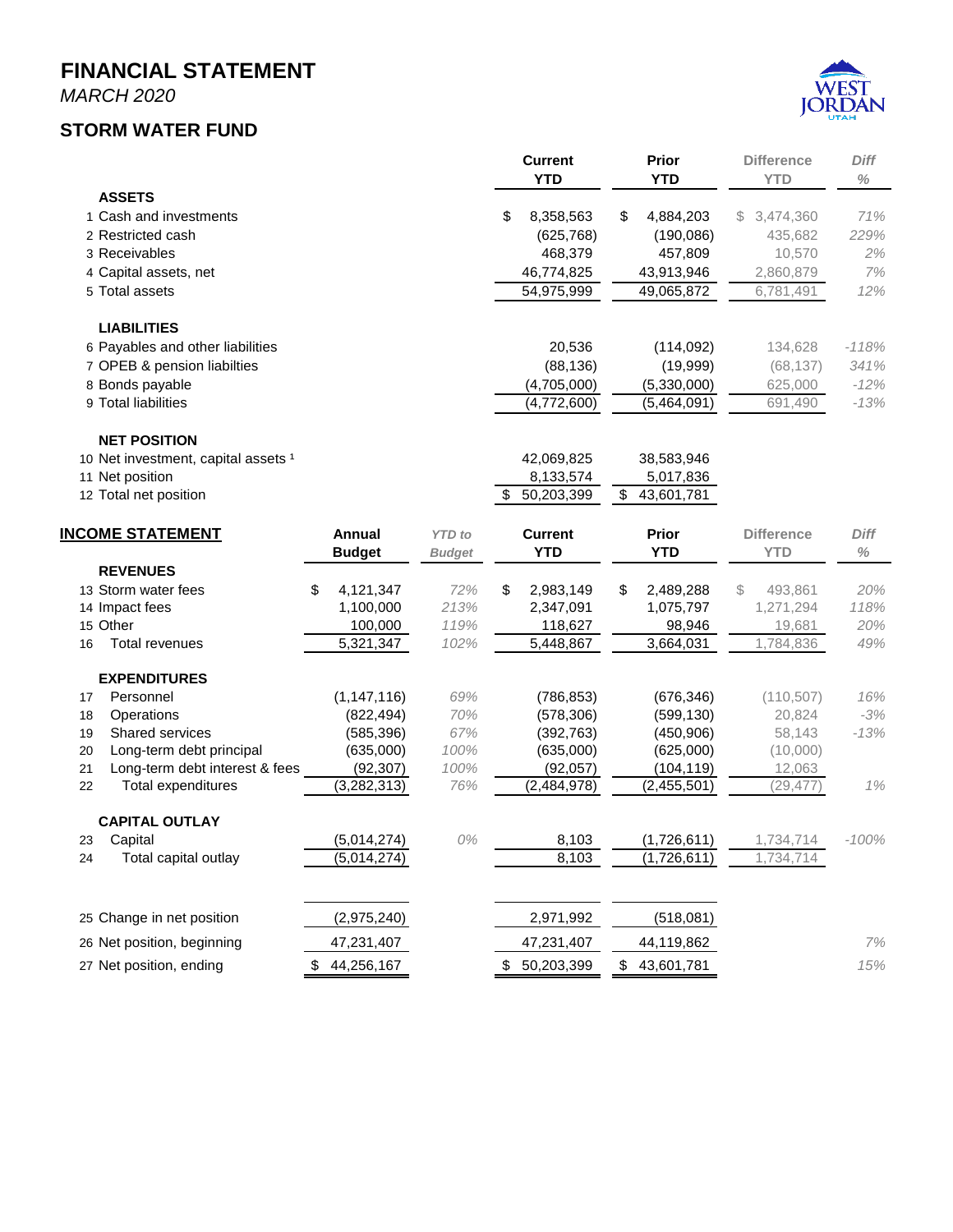*MARCH 2020*

#### **STREETLIGHT FUND**



|                                  |                 |               | <b>Current</b><br><b>YTD</b> | <b>Prior</b><br><b>YTD</b> | <b>Difference</b><br><b>YTD</b> | <b>Diff</b><br>$\%$ |
|----------------------------------|-----------------|---------------|------------------------------|----------------------------|---------------------------------|---------------------|
| <b>ASSETS</b>                    |                 |               |                              |                            |                                 |                     |
| 1 Cash and investments           |                 |               | 1,261,059<br>\$              | 861,869<br>\$              | \$<br>399,190                   | 46%                 |
| 2 Receivables                    |                 |               | 65,611                       | 64,420                     | 1,191                           | 2%                  |
| 3 Total assets                   |                 |               | 1,326,670                    | 926,289                    | 400,381                         | 43%                 |
| <b>LIABILITIES</b>               |                 |               |                              |                            |                                 |                     |
| 4 Payables and other liabilities |                 |               | 34                           |                            | 34                              |                     |
| 5 Total liabilities              |                 |               | 34                           |                            | 34                              |                     |
| 6 NET POSITION                   |                 |               | 1,326,704<br>\$              | 926,289<br>\$              |                                 |                     |
| <b>INCOME STATEMENT</b>          | Annual          | <b>YTD</b> to | <b>Current</b>               | Prior                      | <b>Difference</b>               | <b>Diff</b>         |
|                                  | <b>Budget</b>   | <b>Budget</b> | <b>YTD</b>                   | <b>YTD</b>                 | <b>YTD</b>                      | $\%$                |
| <b>REVENUES</b>                  |                 |               |                              |                            |                                 |                     |
| 7 Streetlight fees               | \$<br>749.870   | 75%           | \$<br>561.867                | 537.849<br>\$              | \$<br>24.017                    | 4%                  |
| 8 Other                          | 5,800           |               | 29,574                       | 13,105                     | 16,469                          | 126%                |
| <b>Total revenues</b><br>9       | 755,670         | 78%           | 591,441                      | 550,954                    | 40,486                          | 7%                  |
| <b>EXPENDITURES</b>              |                 |               |                              |                            |                                 |                     |
| Operations<br>10                 | (437, 224)      | 69%           | (301, 904)                   | (210, 519)                 | (91, 384)                       | 43%                 |
| Total expenditures<br>11         | (437,224)       | 69%           | (301, 904)                   | (210, 519)                 | (91, 384)                       | 43%                 |
| 12 Change in net position        | 318,446         |               | 289,537                      | 340,435                    |                                 |                     |
|                                  |                 |               |                              |                            |                                 |                     |
| 13 Net position, beginning       | 1,037,167       |               | 1,037,167                    | 585,854                    |                                 |                     |
| 14 Net position, ending          | 1,355,613<br>\$ |               | 1,326,704<br>\$              | \$<br>926,289              |                                 |                     |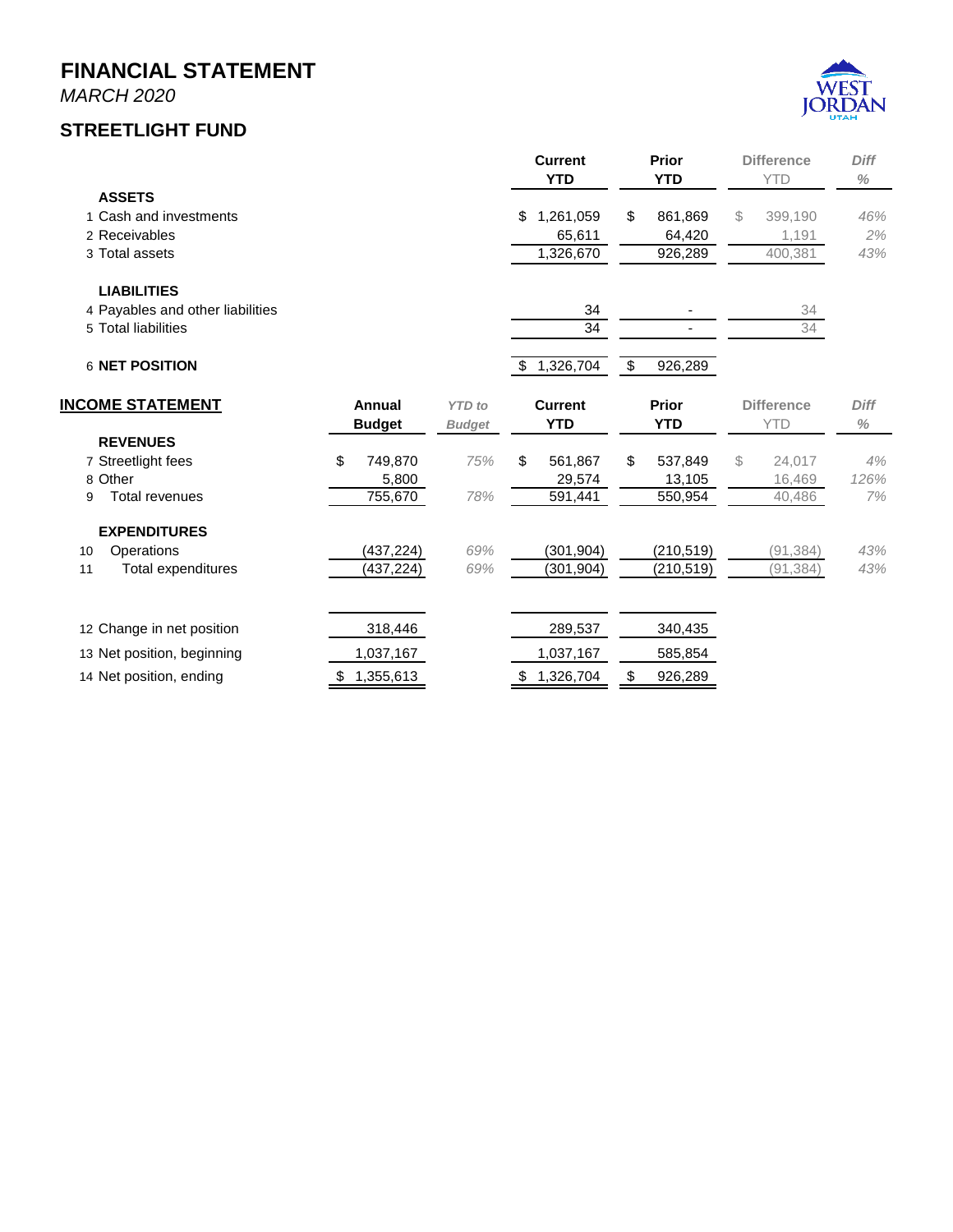*MARCH 2020*

#### DAN **FLEET MANAGEMENT FUND Current Prior Difference** *Diff* **YTD YTD** YTD *%* **ASSETS** 1 Cash and investments \$ 3,865,805 \$ 5,434,405 \$ (1,568,600) *-29%* 2 Restricted cash 2008 and 2008 and 2008 1,244,564 and 2008 and 2012 1,244,564 and 2013 1,244,564 and 2013 1,244,564 3 Inventory - 39,265 (39,265) *-100%* 4 Capital assets, net 5,550,947 6,079,097 (528,151) *-9%* 5 Total assets 10,661,316 11,552,768 (891,452) *-8%* **LIABILITIES** 6 Payables and other liabilities (112,802) (112,020) (782) *1%* 7 Capital lease payable (3,850,018) (4,551,005) 700,987 *-15%* 8 Pension payables (71,867) - (71,867) 9 Total liabilities (4,034,687) (4,663,025) 628,338 *-13%* **NET POSITION** 10 Net investment, capital assets 1 100 net 1,700,928 1,528,092 11 Net position 4,925,700 5,361,650 12 Total net position **12 Total net position 12 Total net position 12 Total net position INCOME STATEMENT Annual** *YTD to* **Current Prior Difference** *Diff* **Budget** *Budget* **YTD YTD** YTD *%* **REVENUES** 13 Charges for service \$ 4,407,015 *77%* \$ 3,382,229 \$ 3,067,610 \$ 314,620 *10%* 14 Sale of assets 350,000 *26%* 92,668 89,018 3,650 *4%* 15 Other 80,000 *118%* 94,763 122,624 (27,861) *-23%* 16 Lease proceeds 675,000 *135%* 912,311 - 912,311 17 Total revenues 5,512,015 *81%* 4,481,971 3,279,252 1,202,719 *37%* **EXPENDITURES** 18 Personnel (675,811) *75%* (507,443) (490,667) (16,776) *3%* 19 Operations (1,784,810) *72%* (1,276,860) (1,009,499) (267,361) *26%* 20 Shared services - - (6,013) 6,013 *-100%* 21 Long-term debt principal (1,446,437) *86%* (1,239,022) (1,116,924) (122,098) *11%* 22 Long-term debt interest & fees 23 Total expenditures (3,907,058) *77%* (3,023,326) (2,623,103) (400,222) *15%* **CAPITAL OUTLAY** 24 Capital (1,631,710) *132%* (2,154,052) (1,434,167) (719,884) *50%* 25 Other capital - - (17,783) 17,783 *-100%* 26 Total capital outlay (1,631,710) *132%* (2,154,052) (1,451,950) (702,101) *48%* 30 Change in net position (26,753) (695,407) (795,802) 31 Net position, beginning 7,322,035 7,322,035 7,685,544 32 Net position, ending \$ 7,295,282 \$ 6,626,628 \$ 6,889,742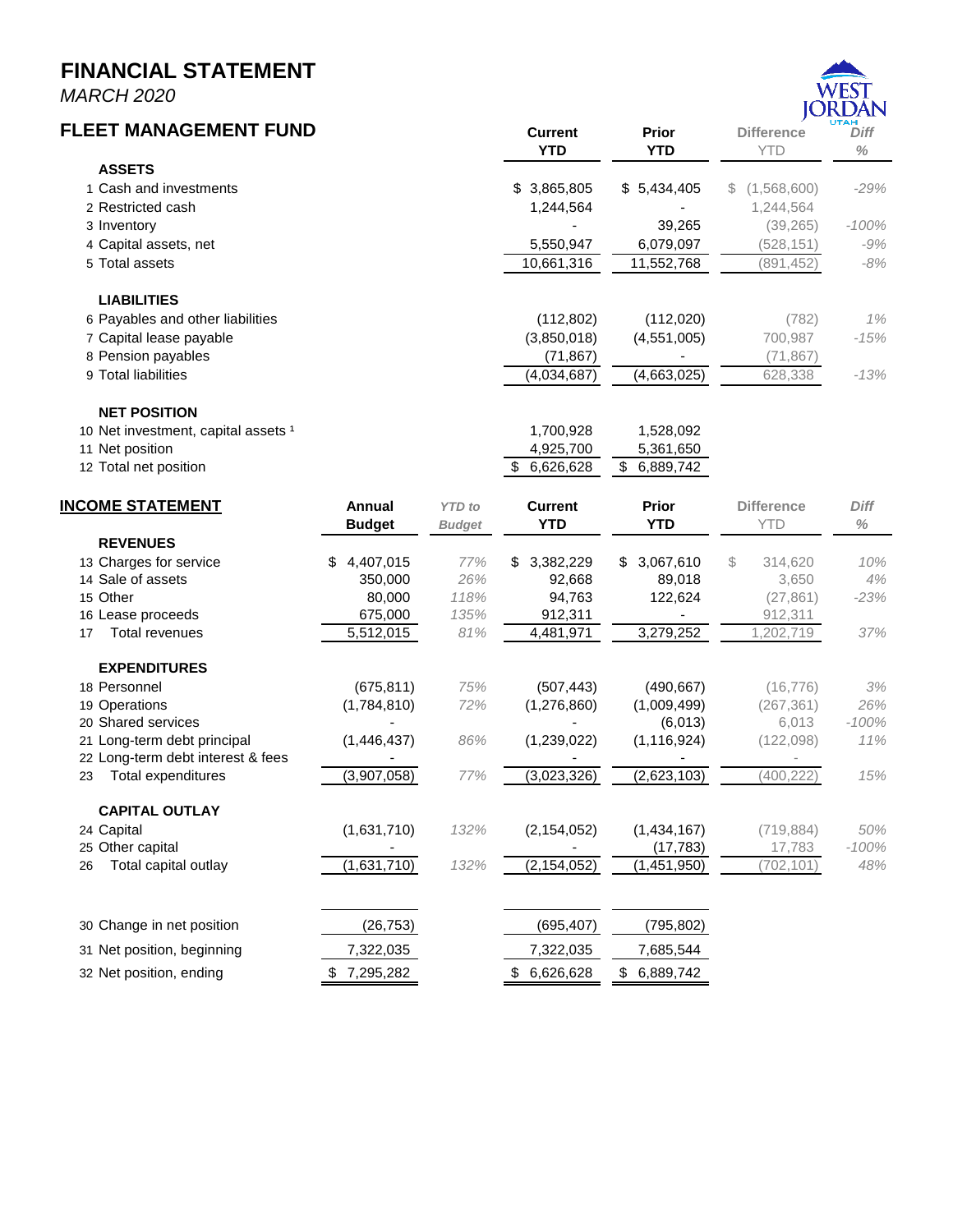*MARCH 2020*